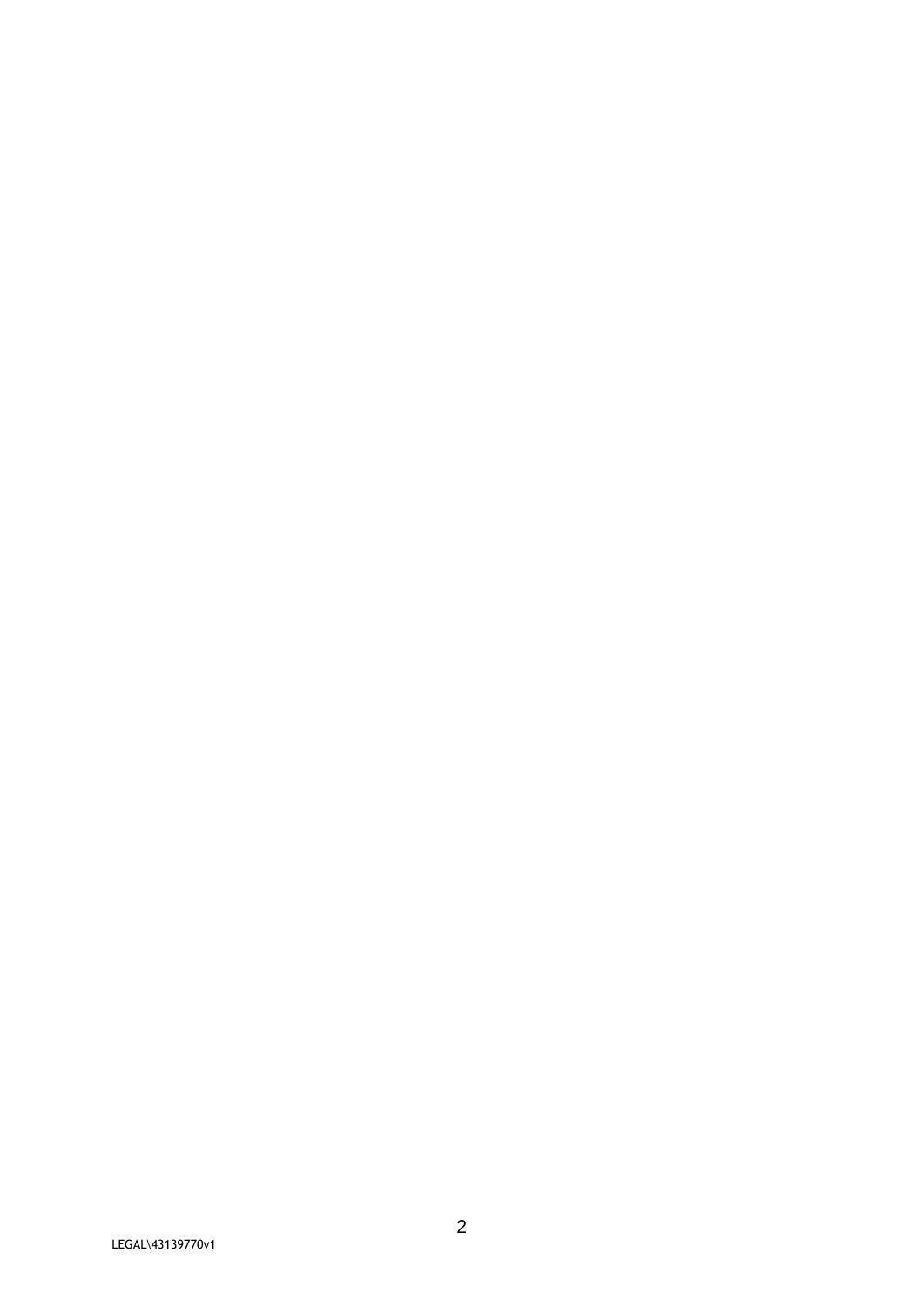# **Contents**

| <b>SUMMARY SHEET</b>                                   | $\overline{\mathbf{4}}$ |
|--------------------------------------------------------|-------------------------|
| Information about the Academy:                         | $\overline{4}$          |
| 1.9                                                    |                         |
| Definitions and interpretation                         | $\,8\,$                 |
| The Academy                                            | $\boldsymbol{9}$        |
| 2.<br>10                                               |                         |
| <b>Teachers and staff</b>                              | 10                      |
| <b>Pupils</b>                                          | 11                      |
| <b>SEN unit</b>                                        | 11                      |
| Charging                                               | 11                      |
| Admissions                                             | 12                      |
| Curriculum                                             | 15                      |
| 3. 15                                                  |                         |
| <b>Calculation of GAG</b>                              | 18                      |
| Other relevant funding                                 | 21                      |
| 4.<br>17                                               |                         |
| Version 1: existing freehold site                      | 23                      |
| 5.<br>29                                               |                         |
| Termination by either party                            | 65                      |
| <b>Termination Warning Notice</b>                      | 65                      |
| Termination by the Secretary of State after inspection | 67                      |
| Termination by the Secretary of State                  | 68                      |
| Funding and admission during notice period             | 70                      |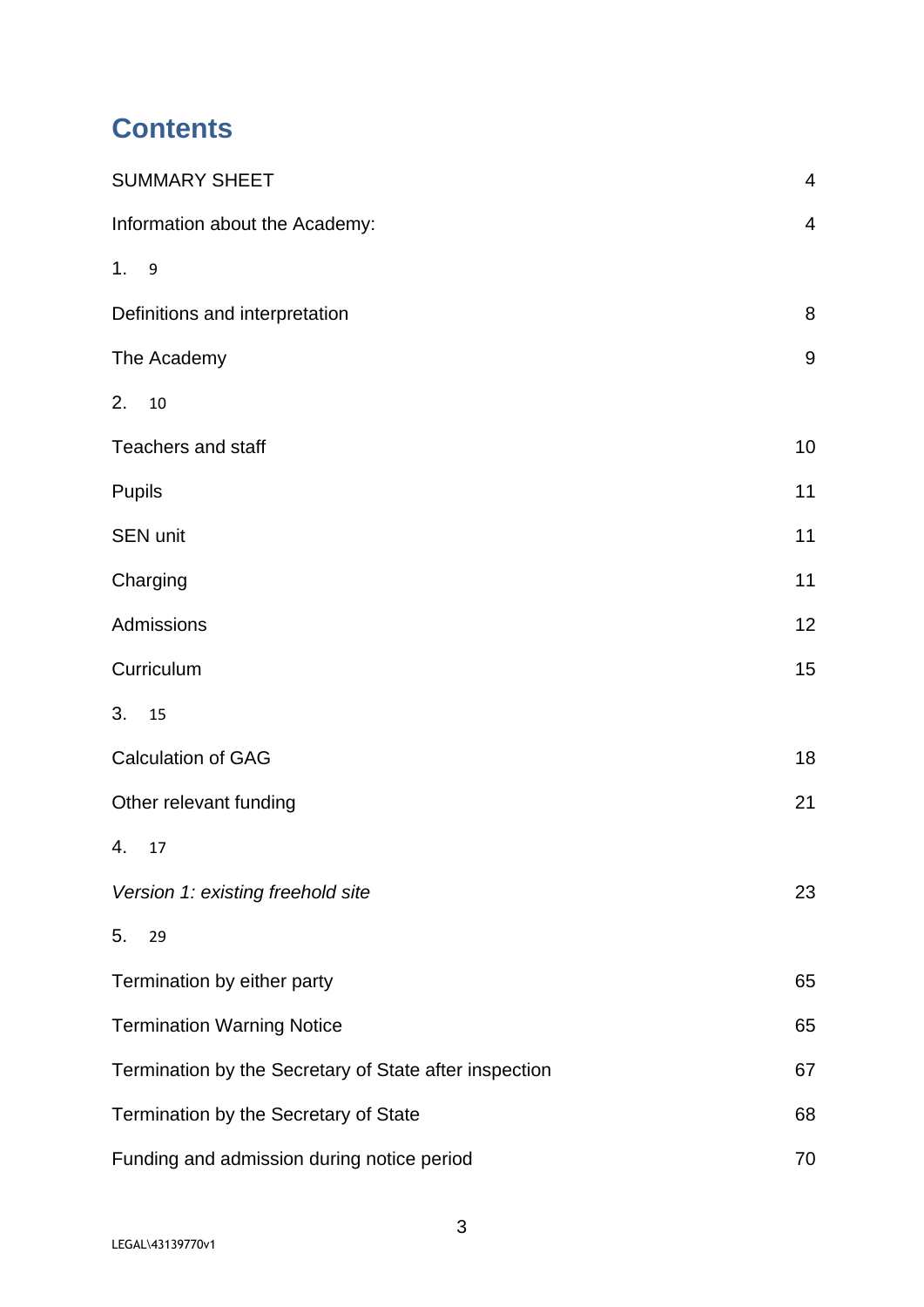| Notice of intention to terminate by Academy Trust | 70 |
|---------------------------------------------------|----|
| <b>Effect of termination</b>                      | 73 |
| 6. 35                                             |    |
| Annexes                                           | 74 |
| The Master Agreement                              | 74 |
| General                                           | 74 |
| <b>ANNEXES</b>                                    | 77 |
| 7.<br>38                                          |    |
|                                                   |    |

[8.](#page-37-2) 38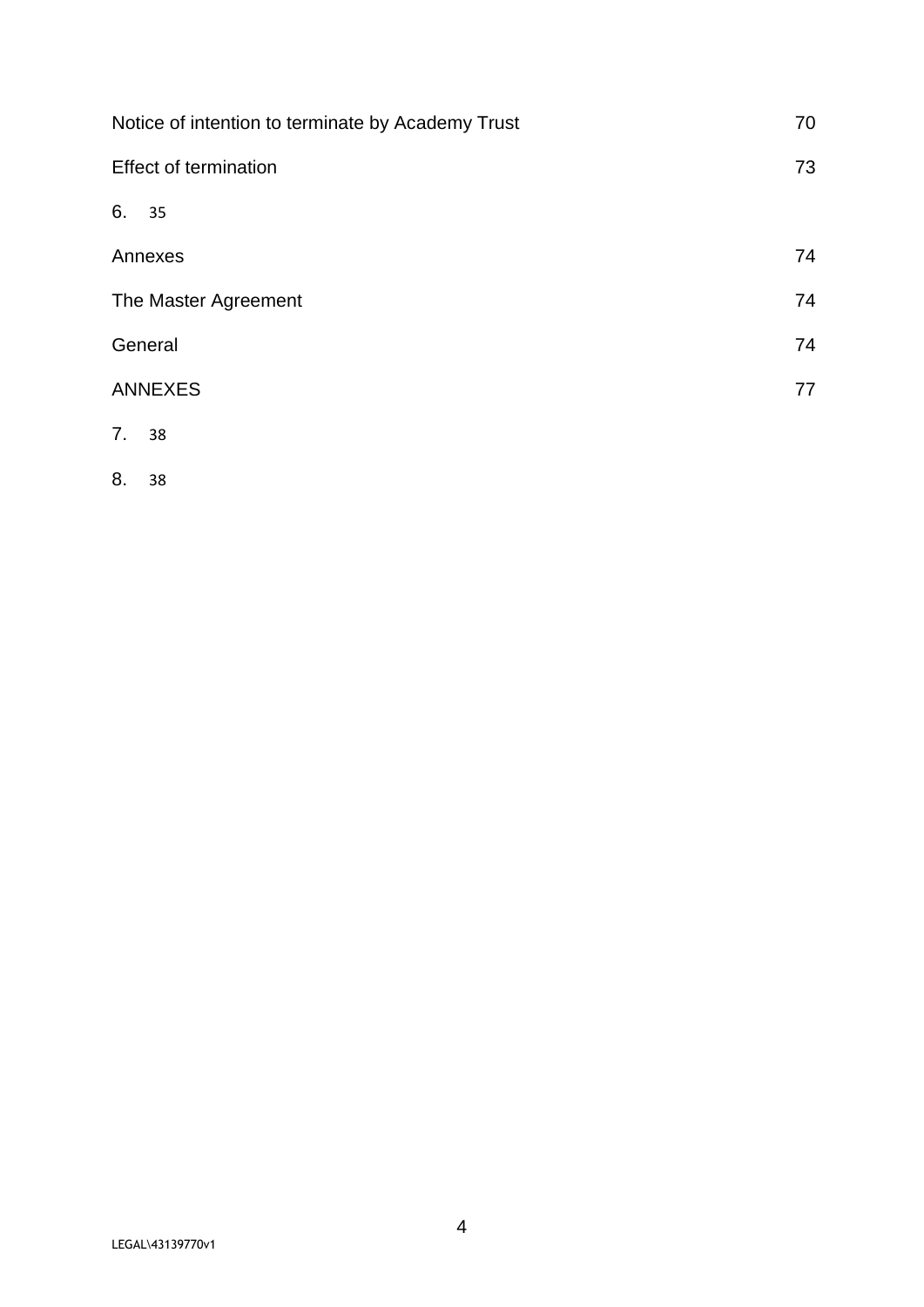# <span id="page-4-0"></span>**SUMMARY SHEET**

# <span id="page-4-1"></span>**Information about the Academy:**

| <b>Name of Academy Trust</b>                                 | <b>Education Partnership Trust</b> |
|--------------------------------------------------------------|------------------------------------|
| <b>Company number</b>                                        | 07950891                           |
| <b>Date of Master Funding</b><br><b>Agreement</b>            | 15th April 2019                    |
| Name of academy                                              | <b>Burnley High School</b>         |
| <b>Opening date</b>                                          | 1 September 2014                   |
| Type of academy (indicate<br>whether academy or free school) | <b>Free School</b>                 |
| <b>Religious designation</b>                                 | Christian                          |
| Wholly or partly selective                                   | N/A                                |
| Name of predecessor school<br>(where applicable)             | <b>Burnley High School</b>         |
| <b>Capacity number</b>                                       | 600                                |
| Age range                                                    | 11 to 16                           |
| Number of sixth form places                                  | N/A                                |
| <b>Number of boarding places</b>                             | N/A                                |
| <b>SEN unit / Resource provision</b>                         | N/A                                |
| <b>Land arrangements</b>                                     | Version 2 and Version 4            |
| (Version 1-8 or other)                                       |                                    |
| Address and title number of Land                             | LAN151802                          |
|                                                              | Kiddrow Lane, Burnley              |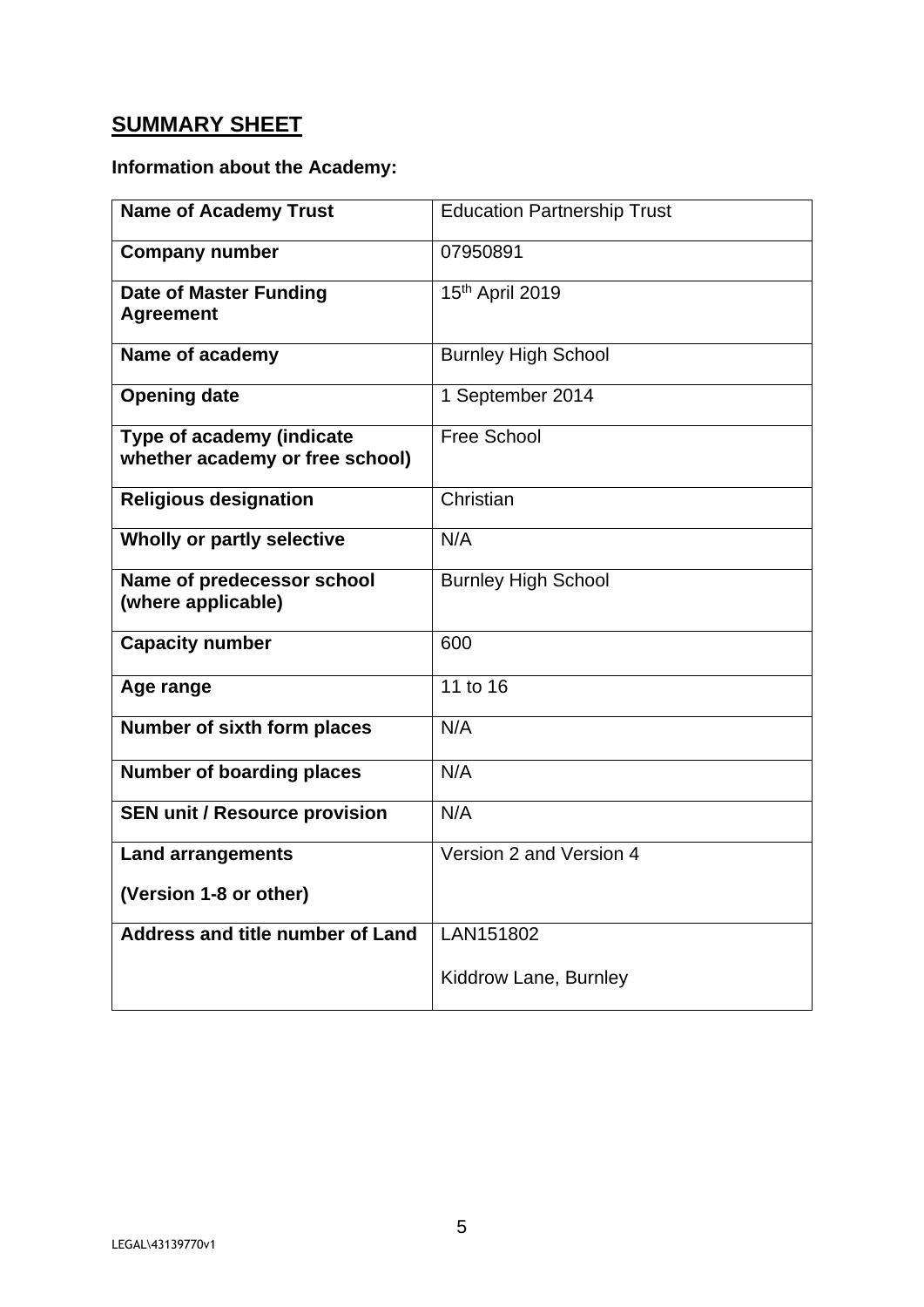# **Please confirm which clause variations have been applied or marked as 'Not used'**

| <b>Clause No.</b> | <b>Descriptor</b>                                                                                                              | <b>Applied</b> | <b>Not used</b> |
|-------------------|--------------------------------------------------------------------------------------------------------------------------------|----------------|-----------------|
| 1.1               | Only applies to free schools and new<br>provision academies                                                                    | X              |                 |
| 2.A.1             | Clause applies where an academy was<br>previously a VC or foundation school<br>designated with a religious character           |                | X               |
| 2.C, 2.D          | Only applies where the academy has an<br><b>SEN unit</b>                                                                       |                | $\mathsf{x}$    |
| 2.E               | Only applies where there was a<br>predecessor independent school                                                               |                | X               |
| 2.G               | Clause does not apply to free schools<br>(unless there was a predecessor<br>independent school), or new provision<br>academies |                | X               |
| 2.M               | Clause applies only to academies and free<br>schools designated with a religious<br>character                                  | X              |                 |
| 2.N               | Clause applies only to academies that were<br>formerly wholly selective grammar schools                                        |                | X               |
| 2.0               | Clause applies only to academies that were<br>formerly partially selective grammar schools                                     |                | X               |
| 2.7               | Clause applies to free schools and new<br>provision academies designated with a<br>religious character                         | X              |                 |
| 2.W               | Clause only applies where the academy is<br>designated with a religious character                                              | X              |                 |
| 2.X               | Clause only applies where the academy has<br>not been designated with a religious<br>character                                 |                | X               |
| 2.Y               | Clause applies where an academy was<br>previously a VC school or foundation school<br>designated with a religious character    |                | X               |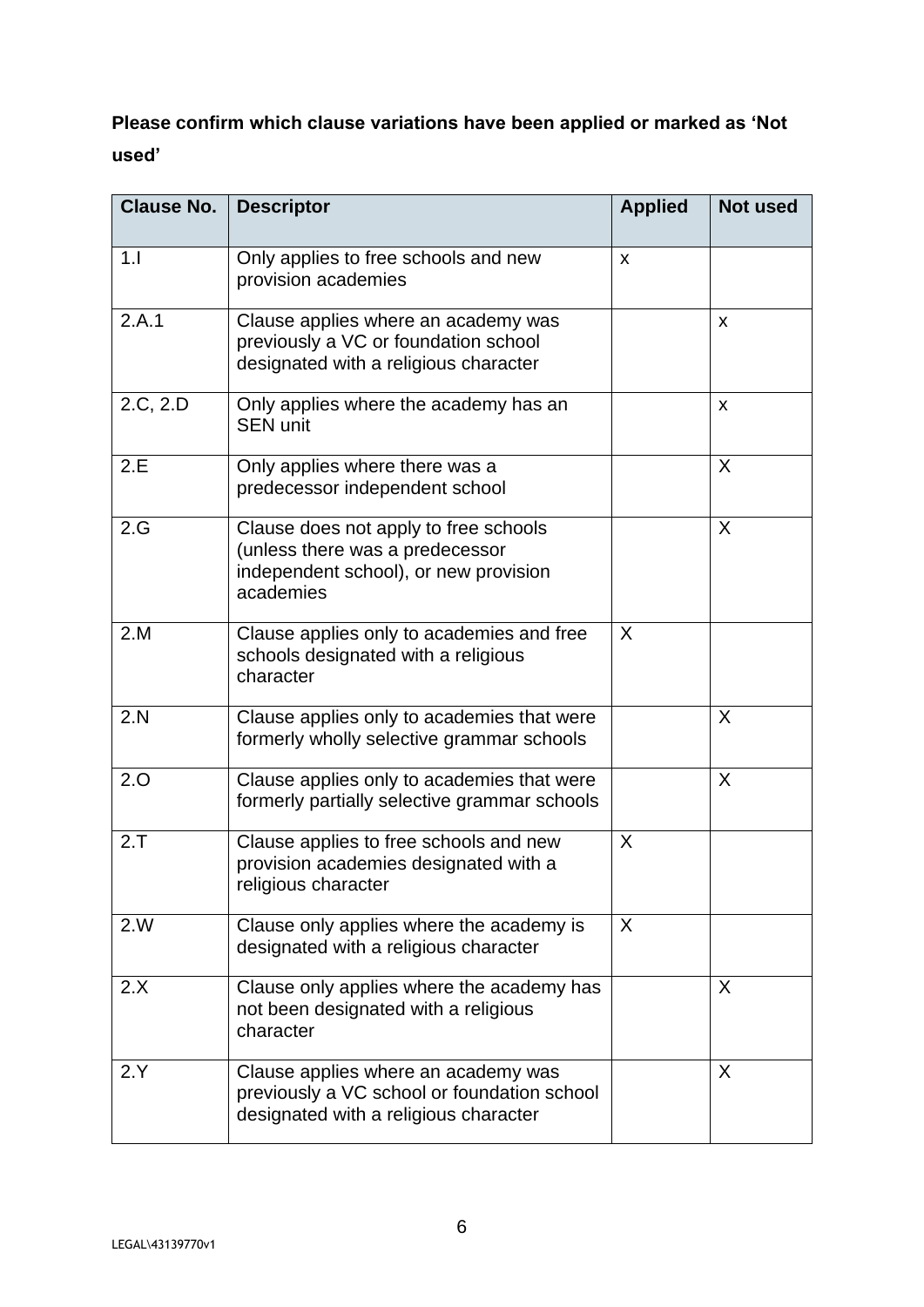| 2.Yc)       | Sub-clause applies if the academy is<br>designated with a denominational religious<br>character - CE etc. rather than 'Christian' |   | X  |
|-------------|-----------------------------------------------------------------------------------------------------------------------------------|---|----|
| $3.A - 3.F$ | Option 1 applies to converter and sponsored<br>academies: if used delete option 2                                                 |   | X  |
| $3.A - 3.F$ | Option 2 applies to free schools and new<br>provision academies: if used delete option 1                                          | X |    |
| 3.H         | Clause relating to Start-up only applies in<br>some cases (does not apply to academy<br>converters)                               |   | X  |
| 3. J        | Clause only applies to full sponsored and<br>intermediate sponsored academies with<br>approved Academy Action Plans               |   | X  |
| 3.K         | Clause does not apply to free schools<br>(unless there was a predecessor<br>independent school), or new provision<br>academies    |   | X  |
| 5.G.1       | Clause applies only to a boarding<br>academy/free school.                                                                         |   | X  |
| 5.1         | Clause only applies to sponsored<br>academies                                                                                     |   | X  |
| 5.K         | Clause applies to free schools and may be<br>applied to new provision academies                                                   |   | X  |
| 5.L         | Clause applies to free schools and may be<br>applied to new provision academies                                                   |   | X  |
| 5.M         | Clause applies to free schools and may be<br>applied to new provision academies                                                   |   | X  |
| 5.N         | Clause applies to free schools and may be<br>applied to new provision academies                                                   |   | X  |
| 5.0         | Clause applies to free schools and may be<br>applied to new provision academies                                                   |   | X. |
| 6.H         | Clause only applies to schools which are<br>designated with a Church of England or<br>Roman Catholic character                    |   | X  |

# **Please identify any other variations from the model that apply to this academy**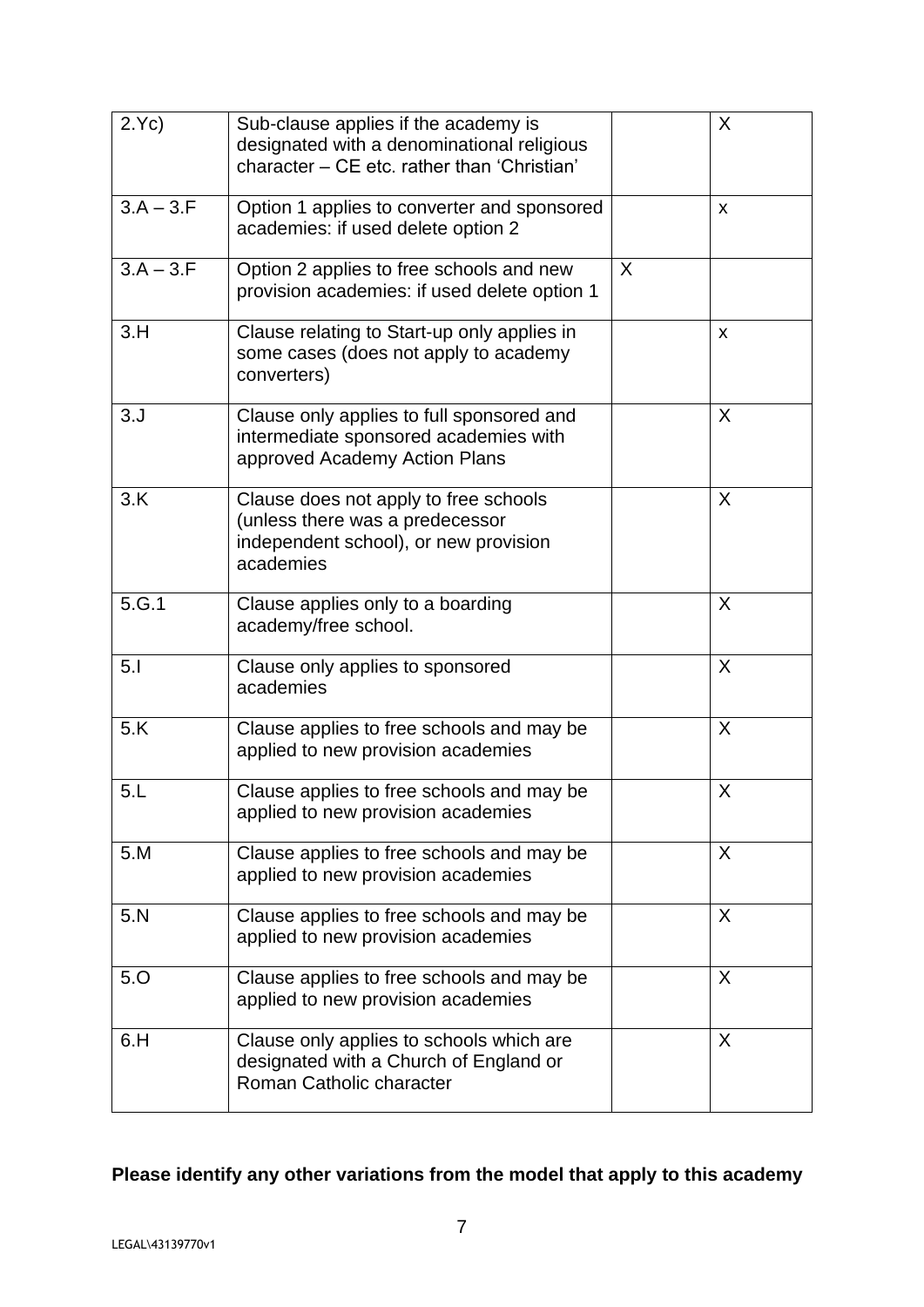**(e.g. clauses relating to PFI, or any required because the multi academy trust includes academies designated with different religious characters, or a mixture of those designated with a religious character, and those which are not):**

**Additional clauses will be supplied by your project lead if needed.**

| <b>Descriptor</b> | <b>Clause</b><br>No. | <b>Applied</b> | Not used |
|-------------------|----------------------|----------------|----------|
|                   |                      |                |          |
|                   |                      |                |          |
|                   |                      |                |          |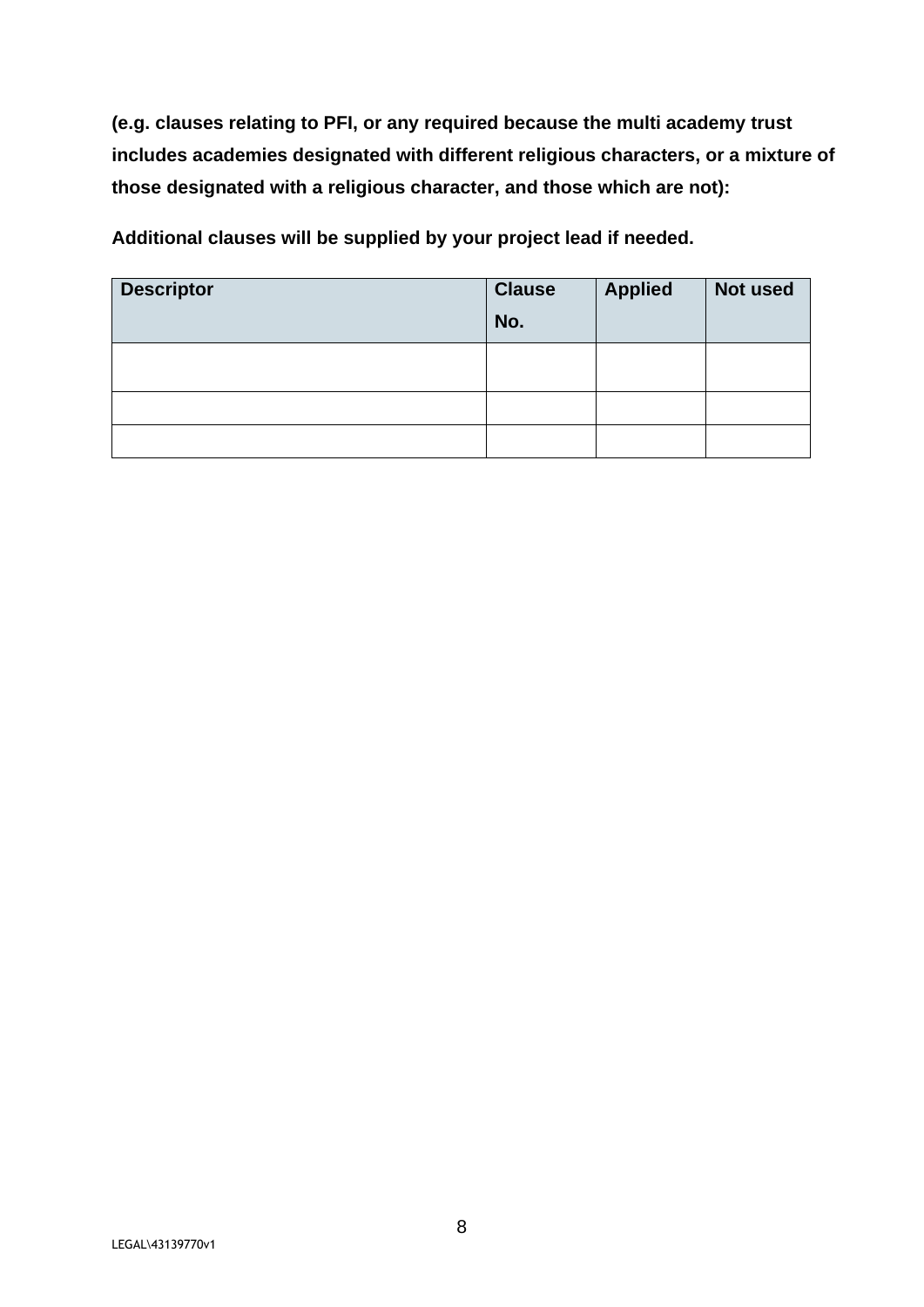# <span id="page-8-0"></span>**1. ESTABLISHING THE ACADEMY**

1.A This Agreement made between the Secretary of State for Education and Education Partnership Trust is supplemental to the master funding agreement made between the same parties and dated [INSERT] (the "**Master Agreement**").

#### <span id="page-8-1"></span>**Definitions and interpretation**

- 1.B Except as expressly provided in this Agreement words and expressions defined in the Master Agreement will have those same meanings in this Agreement.
- 1.C The following capitalised words and expressions will have the following meanings:

"The **Academy**" means the Burnley High School .

**"Coasting"** has the meaning given by regulations under subsection (3) of section 60B of the Education and Inspections Act 2006 in relation to a school to which that section applies.

"**SEN**" means Special Educational Needs and the expressions "**special educational needs**" and "**special educational provision**" have the meaning set out in sections 20(1) and 21(2) of the Children and Families Act 2014.

"**Termination Notice**" means a notice sent by the Secretary of State to the Academy Trust, terminating this Agreement on the date specified in the notice.

"**Termination Warning Notice**" means a notice sent by the Secretary of State to the Academy Trust, stating his intention to terminate this Agreement.

- 1.D The Interpretation Act 1978 applies to this Agreement as it applies to an Act of Parliament.
- 1.E Reference in this Agreement to clauses and annexes will, unless otherwise stated, be to clauses and annexes to this Agreement.

#### <span id="page-8-2"></span>**The Academy**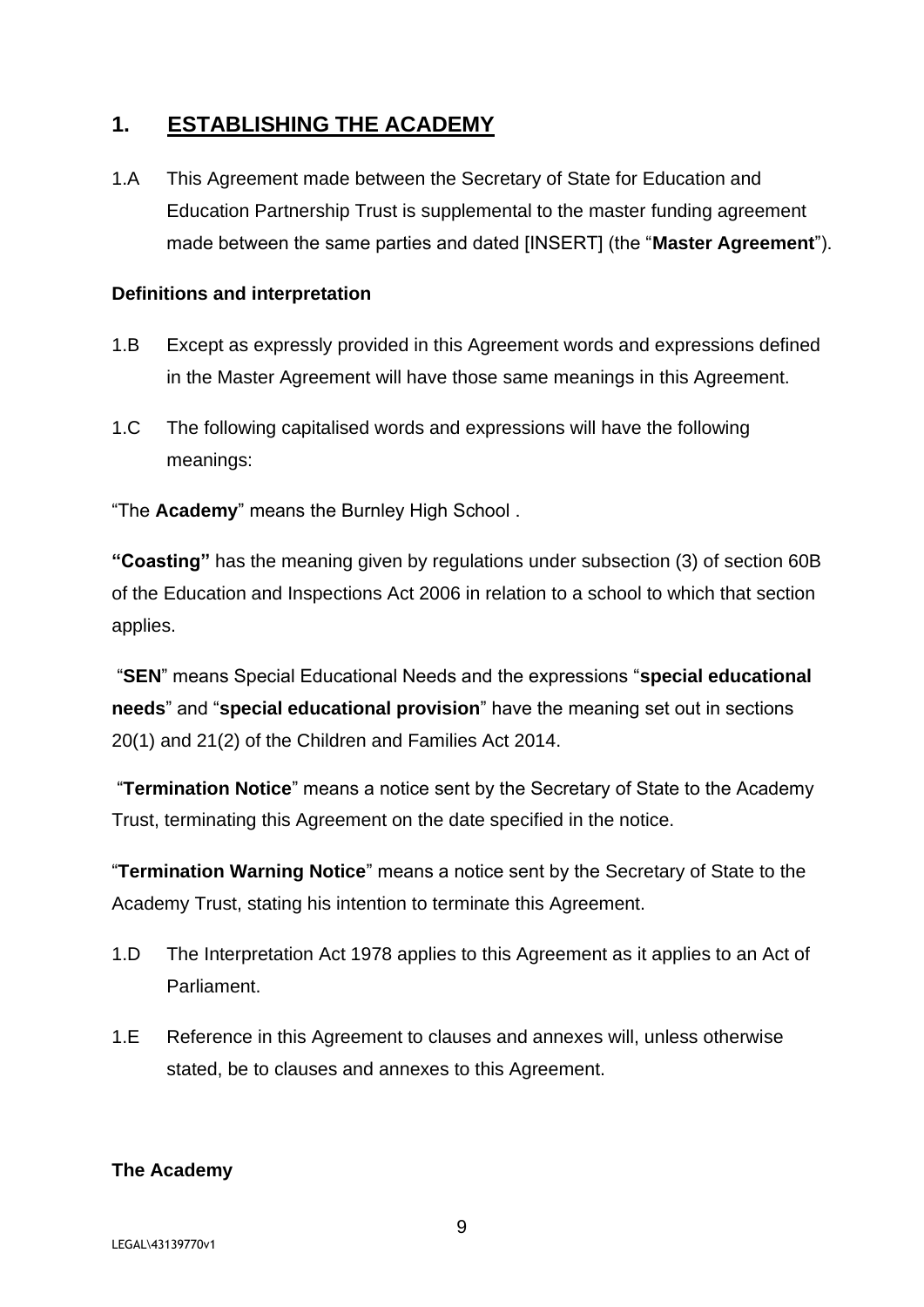- 1.F The Academy is a Free School as defined in clause 1.4 of the Master Agreement.
- 1.G The Academy Trust will establish and maintain and carry on or provide for the carrying on of the Academy in accordance with the Master Agreement and this Agreement.
- 1.H The Academy Trust opened the Academy on 1<sup>st</sup> September 2014.
- 1.I The Academy Trust must ensure that so far as is reasonably practicable and consistent with clause 2.T and clause 2.W of this Agreement and the Equality Act 2010, the policies and practices adopted by the Academy (in particular regarding curriculum, uniform and school food) enable pupils of all faiths and none to play a full part in the life of the Academy, and do not disadvantage pupils or parents of any faith or none. For the avoidance of doubt, this requirement applies irrespective of the proportion of pupils of any faiths or none currently attending or predicted to join the school.

#### <span id="page-9-0"></span>**2. RUNNING OF THE ACADEMY**

#### <span id="page-9-1"></span>**Teachers and staff**

- 2.A Subject to clause 2.A.2 and 7.A of this Agreement and section 67 of the Children and Families Act 2014, the Academy Trust may, in accordance with any relevant Guidance, employ anyone it believes is suitably qualified or is otherwise eligible to plan and prepare lessons and courses for pupils, teach pupils, and assess and report on pupils' development, progress and attainment.
- 2.A.1 Not Used
- 2.A.2 The Academy Trust must designate a staff member at the Academy as responsible for promoting the educational achievement of registered pupils at the Academy who are being looked after by an LA, or are no longer looked after by an LA because of an adoption, special guardianship or child arrangements order, or because they have been adopted from 'state care' outside England and Wales, and in doing so must comply with the law, regulations and guidance that apply to maintained schools. The Academy Trust must ensure the designated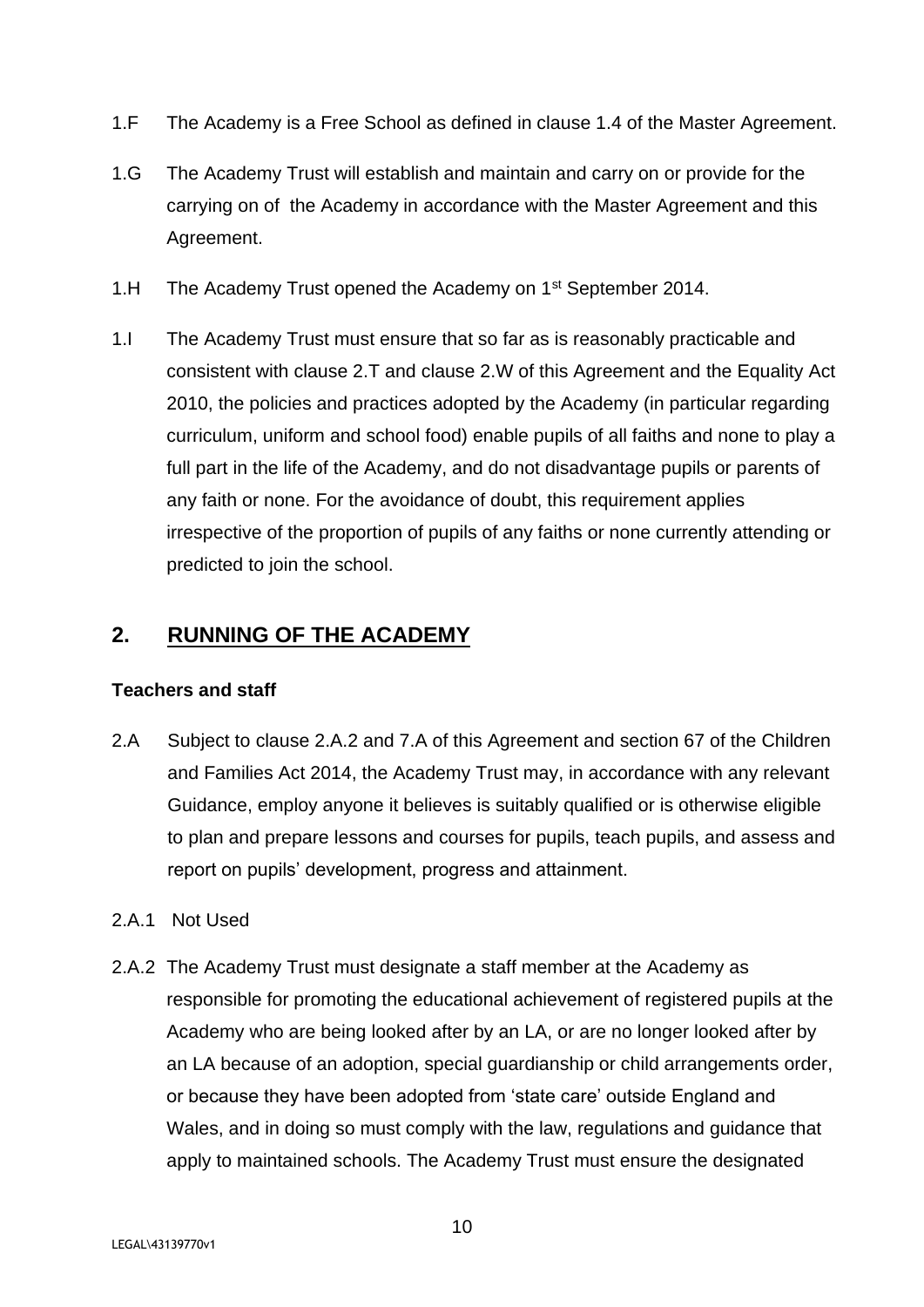person undertakes appropriate training and has regard to any guidance issued by the Secretary of State.

#### <span id="page-10-0"></span>**Pupils**

2.B The planned capacity of the Academy is 600 in the age range 11-16. The Academy will be an all ability inclusive school.

#### <span id="page-10-1"></span>**SEN unit**

- 2.C Not used.
- 2.D Not used.

#### <span id="page-10-2"></span>**Charging**

2.E Not Used

#### <span id="page-10-3"></span>**Admissions**

- 2.F Subject to clauses 2.K– 2.L the Academy Trust will act in accordance with, and will ensure that its Independent Appeal Panel is trained to act in accordance with, the School Admissions Code and School Admission Appeals Code published by the DfE (the "Codes") and all relevant admissions law as they apply to foundation and voluntary aided schools, and with equalities law. Reference in the Codes or legislation to "admission authorities" will be deemed to be references to the Academy Trust.
- 2.G Not Used
- 2.H The Academy Trust must participate in the local Fair Access Protocol. The Academy Trust must participate in the coordinated admission arrangements operated by the LA in whose area the Academy is situated. If the Academy is a free school, the Academy Trust is not required to participate in coordination for its first intake of pupils.
- 2.I Not used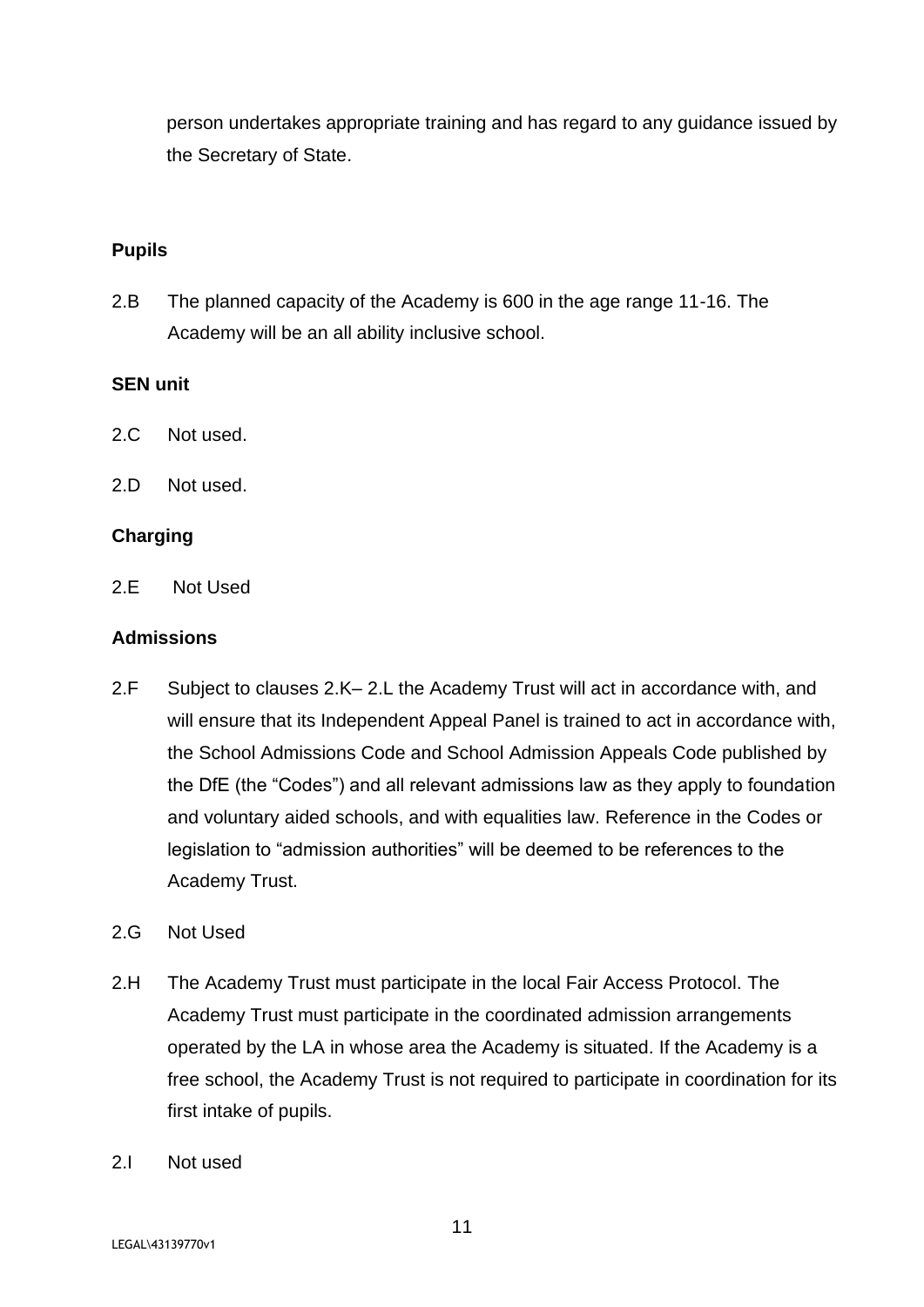#### 2.J Not used

- 2.K Not used
- 2.L The Secretary of State may:
	- a) direct the Academy Trust to admit a named pupil to the Academy:
		- i. following an application from an LA including complying with a school attendance order as defined in section 437 of the Education Act 1996. Before doing so the Secretary of State will consult the Academy Trust; or
		- ii. where in relation to a specific child or children the Academy Trust has failed to act in accordance with the Codes or this Agreement or has otherwise acted unlawfully; or
	- b) direct the Academy Trust to amend its admission arrangements where they do not comply with the Codes or this Agreement, or are otherwise unlawful.
- 2.M The Academy is an Academy designated with a Christian religious character.
- 2.N Not Used
- 2.O Not used
- 2.P The Academy Trust must make arrangements to ensure an independent appeals panel is established for the Academy and its clerk and members are trained to act in accordance with the Codes. The Academy Trust must ensure that parents and 'relevant children' (as described in the Codes) are informed of their right to appeal to an Independent Appeal Panel if they are dissatisfied with an admission decision of the Academy Trust. The arrangements for appeals must comply with the Codes as they apply to foundation and voluntary aided schools. The determination of the appeal panel is binding on all parties.
- 2.Q Subject to clause 2.R, the meaning of "**relevant area**" for the purposes of consultation requirements in relation to admission arrangements is that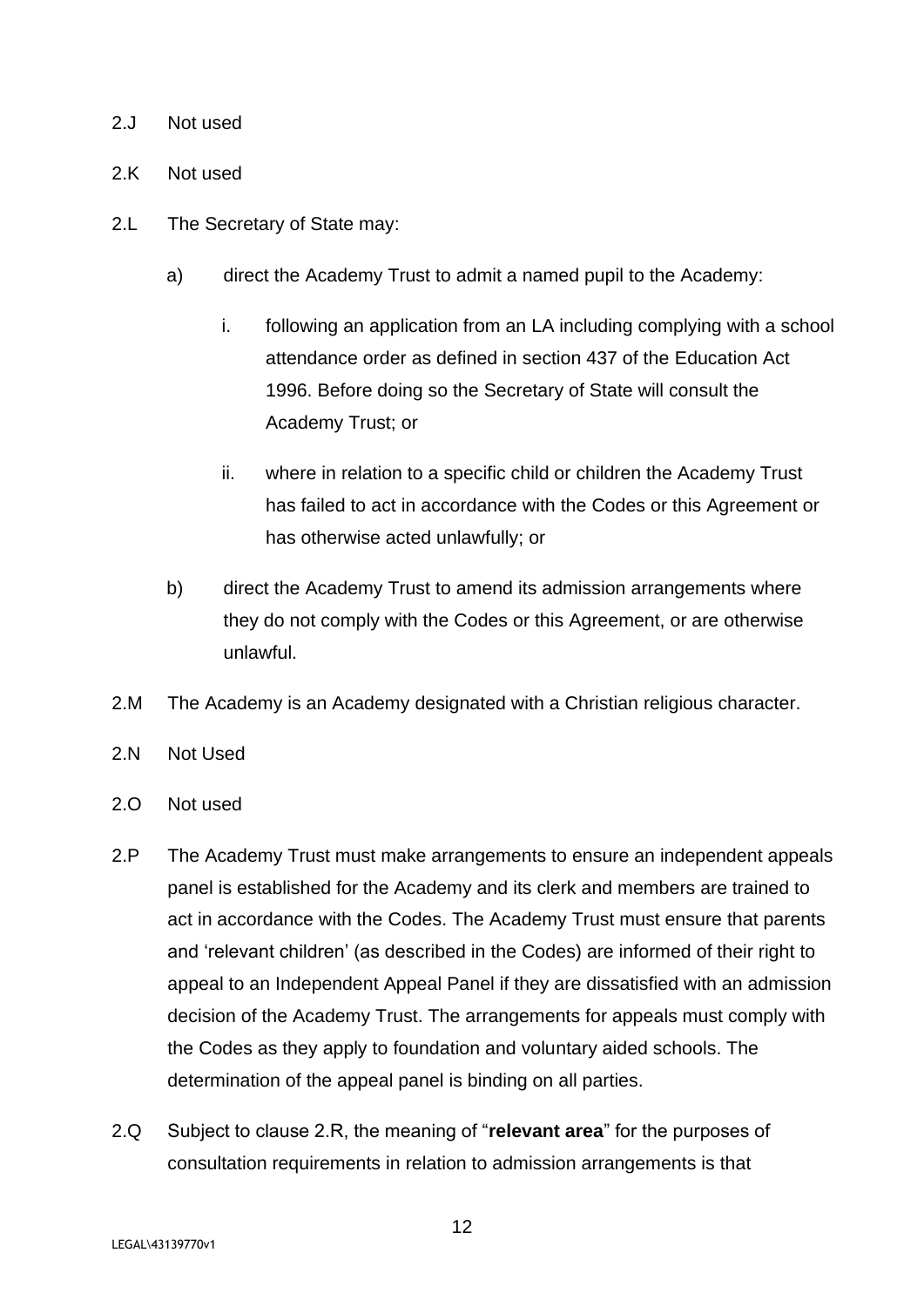determined by the relevant LA for maintained schools in the area in accordance with the Education (Relevant Areas for Consultation on Admission Arrangements) Regulations 1999.

- 2.R If the Academy does not consider the relevant area determined by the LA for the maintained schools in the area to be appropriate, it must apply to the Secretary of State by 1 August before the academic year in question for a determination of the appropriate relevant area for the Academy, setting out the reasons for this view. The Secretary of State will consult the Academy Trust and the LA in whose area the Academy is situated in reaching a decision.
- 2.S The Office of the Schools Adjudicator ("OSA") will consider objections to the Academy's admission arrangements (except objections against any agreed derogations from the provisions of the Codes specified in this funding agreement, over which it has no jurisdiction). The Academy Trust must therefore make it clear, when determining the Academy's admission arrangements, that objections should be submitted to the OSA. The OSA's determination of an objection is binding on the Academy and the Academy Trust must make appropriate changes to its admission arrangements to give effect to the Adjudicator's decision within two months of the decision (or by 28 February following the decision, whichever is sooner), unless an alternative timescale is specified by the Adjudicator.
- 2.T The Academy Trust must ensure that the Academy adopts admission criteria that provide that, if oversubscribed, at least 50% of its places available each year will be allocated without reference to faith-based admission criteria.

#### <span id="page-12-0"></span>**Curriculum**

- 2.U The Academy Trust must provide for the teaching of religious education and a daily act of collective worship at the Academy.
- 2.V The Academy Trust must comply with section 71(1)-(6) and (8) of the School Standards and Framework Act 1998 as if the Academy were a community, foundation or voluntary school, and as if references to "religious education" and "religious worship" in that section were references to the religious education and religious worship provided by the Academy in accordance with clause 2.W*.*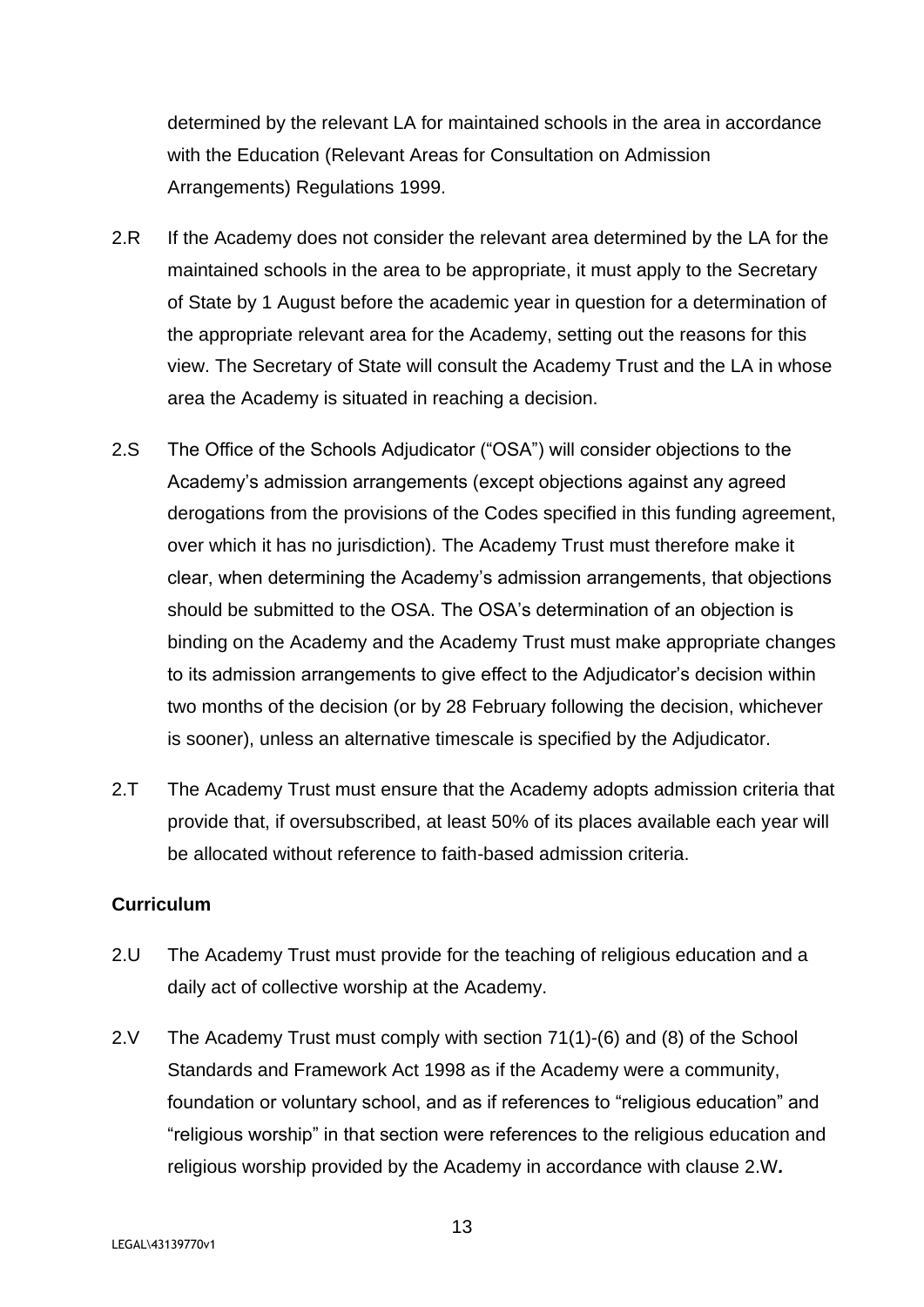- 2.W Subject to clause 2.V, **where the academy is designated with a religious character** (in accordance with section 124B of the School Standards and Framework Act 1998 or further to section 6(8) of the Academies Act 2010):
	- a) provision must be made for religious education to be given to all pupils at the Academy in accordance with the tenets of the Academy's specified religion or religious denomination. This is subject to paragraph 4 of Schedule 19 to the School Standards and Framework Act 1998, which applies as if the Academy were a voluntary aided school with a religious character;
	- b) the Academy Trust must comply with section 70(1) of, and Schedule 20 to, the School Standards and Framework Act 1998 as if the Academy were a foundation school with a religious character or a voluntary school, and as if references to "the required collective worship" were references to collective worship in accordance with the tenets and practices of the Academy's specified religion or religious denomination;
	- c) the Academy Trust must ensure that the quality of religious education given to pupils at the Academy and the contents of the Academy's collective worship given in accordance with the tenets and practices of its specific religion or religious denomination are inspected. The inspection must be conducted by a person chosen by the Academy Trust, and the Academy Trust must ensure that the inspection complies with the statutory provisions and regulations which would apply if the Academy were a foundation or voluntary school designated as having a religious character.
- 2.X Not used.
	- 2.Y Not Used
- 2.Z The Academy Trust must have regard to any Guidance, further to section 403 of the Education Act 1996, on sex and relationship education to ensure that children at the Academy are protected from inappropriate teaching materials and that they learn the nature of marriage and its importance for family life and for bringing up children. The Academy Trust must also have regard to the requirements in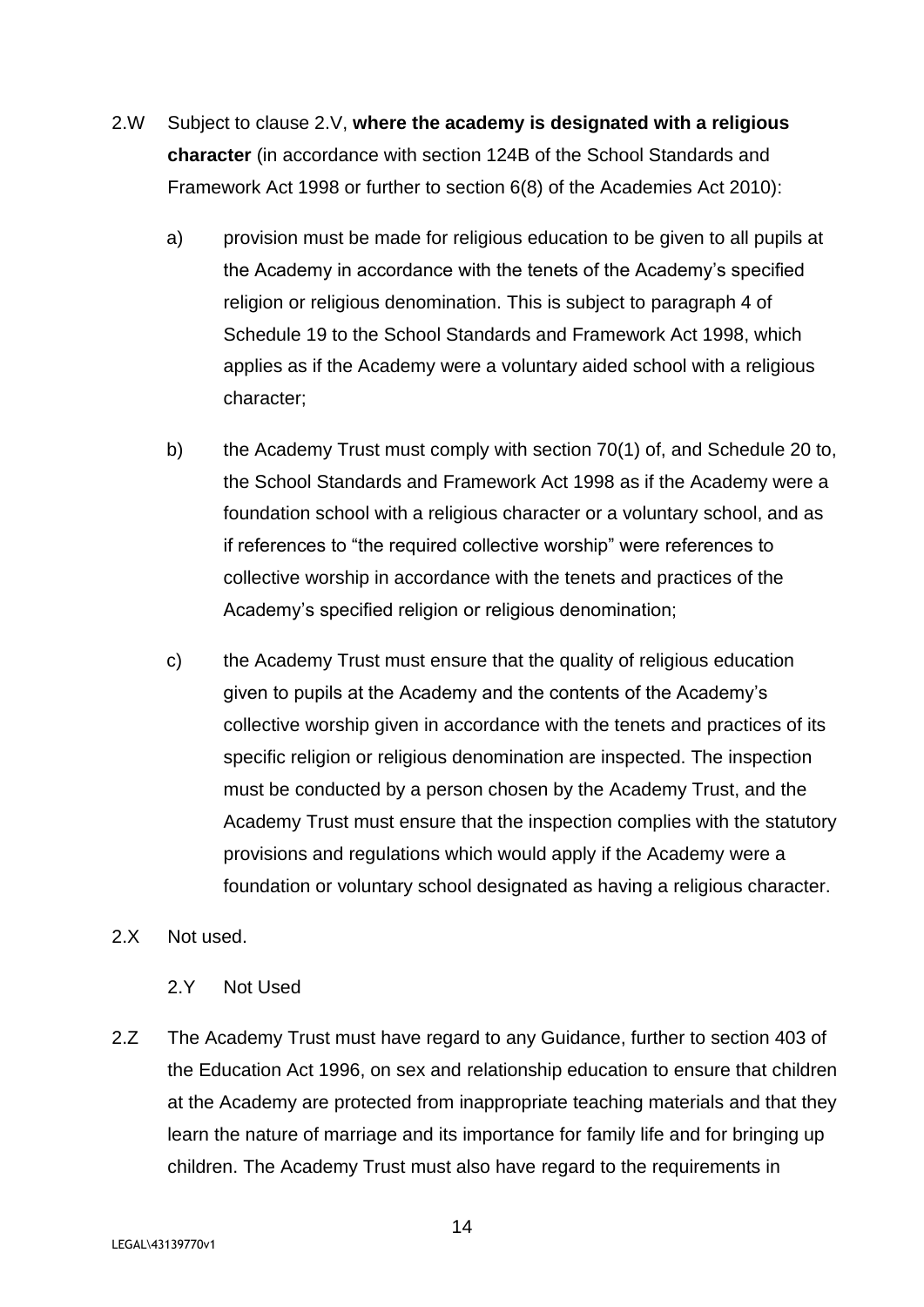section 405 of the Education Act 1996, as if the Academy were a maintained school.

2.AA The Academy Trust must prevent political indoctrination, and secure the balanced treatment of political issues, in line with the requirements for maintained schools set out in the Education Act 1996, and have regard to any Guidance.

# <span id="page-14-0"></span>3. **GRANT FUNDING**

#### <span id="page-14-1"></span>**Calculation of GAG**

- 3.A Subject to clause 3.C, the basis of the pupil number count for the purposes of determining GAG for an Academy Financial Year will be the Academy Trust's most recent estimate provided in accordance with clause 3.B.
- 3.B The Secretary of State will, in advance of each Academy Financial Year for the Academy, request that the Academy Trust provides an estimate of the number of pupils on roll in the following September for the purposes of determining GAG for an Academy Financial Year. The Academy Trust must provide the requested estimate to the Secretary of State as soon as reasonably practicable.
- 3.C In the Academy Financial Year which immediately follows the Academy Financial Year in which all planned year groups will be present at the Academy (that is, all the pupil cohorts relevant to the age range of the Academy will have some pupils present), the basis of the pupil number count for the purpose of determining GAG will no longer be the estimate provided in accordance with clause 3.B, but in that and all following Academy Financial Years will be determined in accordance with clause 3.F.
- 3.D For any Academy Financial Year in which GAG for the Academy has been calculated in accordance with clauses 3.A and 3.B, an adjustment may be made to the following Academy Financial Year's formula funding element of GAG for the Academy to recognise any variation from that estimate. The Secretary of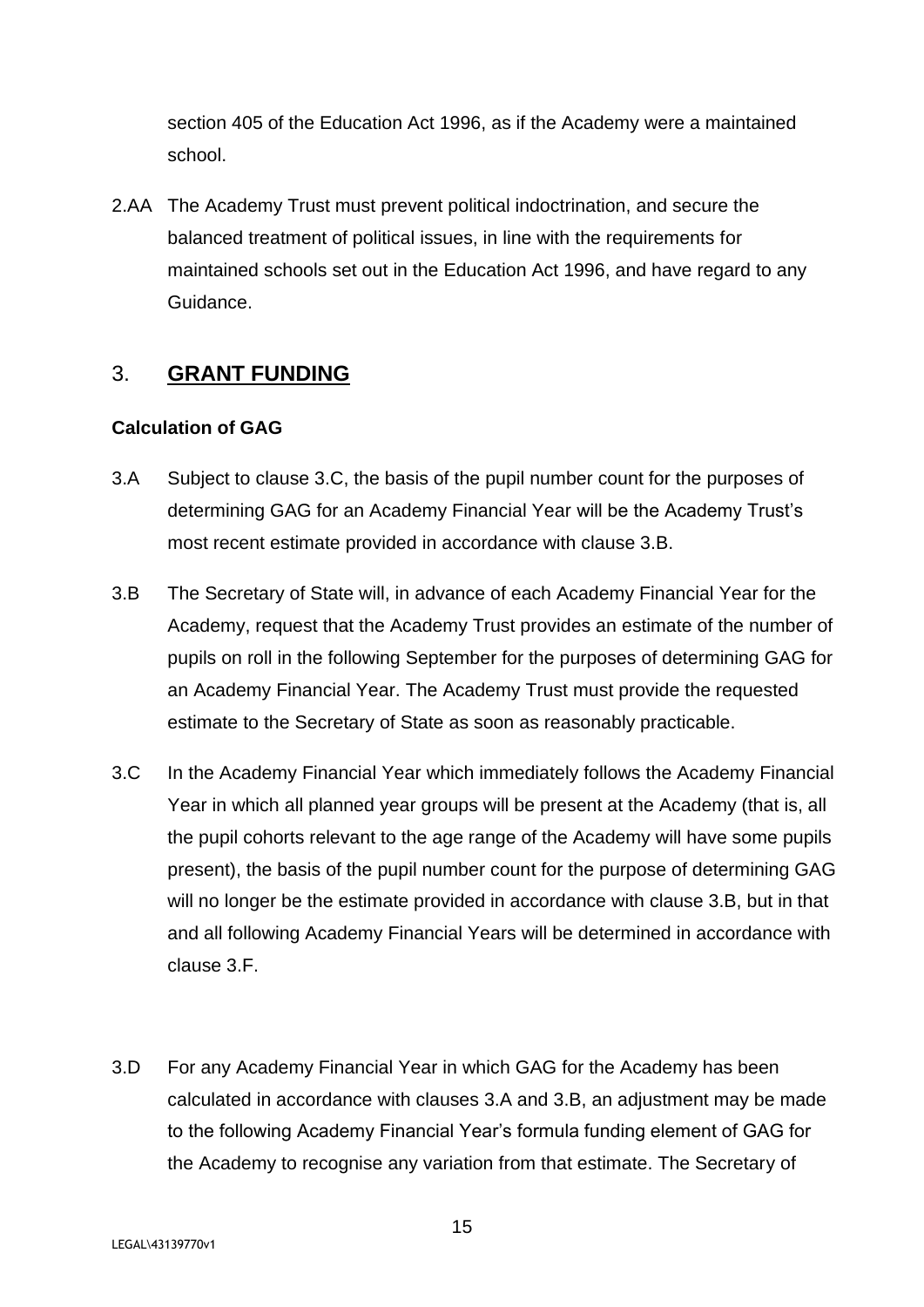State may for this purpose use the Census for the relevant month (determined at the Secretary of State's discretion) for the Academy Financial Year in question as a means of determining pupil numbers. The additional or clawed-back grant will be only the amount relevant to the number of pupils above or below that estimate.

- 3.E Not used
- 3.F For Academy Financial Years which immediately follow the Academy Financial Year in which all planned year groups will be present at the Academy, the basis of the pupil count for determining GAG will be:
	- a) for pupils in Year 11 and below, the Schools Census which is used to fund maintained schools for the financial year overlapping with the Academy Financial Year in question; and
	- b) for pupils in Year 12 and above, the formula which is in use at the time for maintained schools
- 3.G The Secretary of State may, at his discretion, adjust the basis of the pupil count to take account of any diseconomies of scale which may affect the Academy if it is operating below the planned capacity in clause 2.B. If such an adjustment is made in any Academy Financial Year, this will not change the basis of the pupil count for calculating the following Academy Financial Year's GAG. If the Secretary of State has indicated that additional grant may be payable in such circumstances, the Academy Trust will bid for this additional grant based on need and providing appropriate supporting evidence. The Secretary of State may accept or refuse the bid at his discretion.
- 3.H The Secretary of State recognises that if a Termination Notice or a Termination Warning Notice is served, or the Master Agreement is otherwise terminated, the intake of new pupils during the notice period may decline and therefore payments based on the number of pupils attending the Academy may be insufficient to meet the Academy's needs. In these circumstances the Secretary of State may pay a larger GAG in the notice period, to enable the Academy to operate effectively.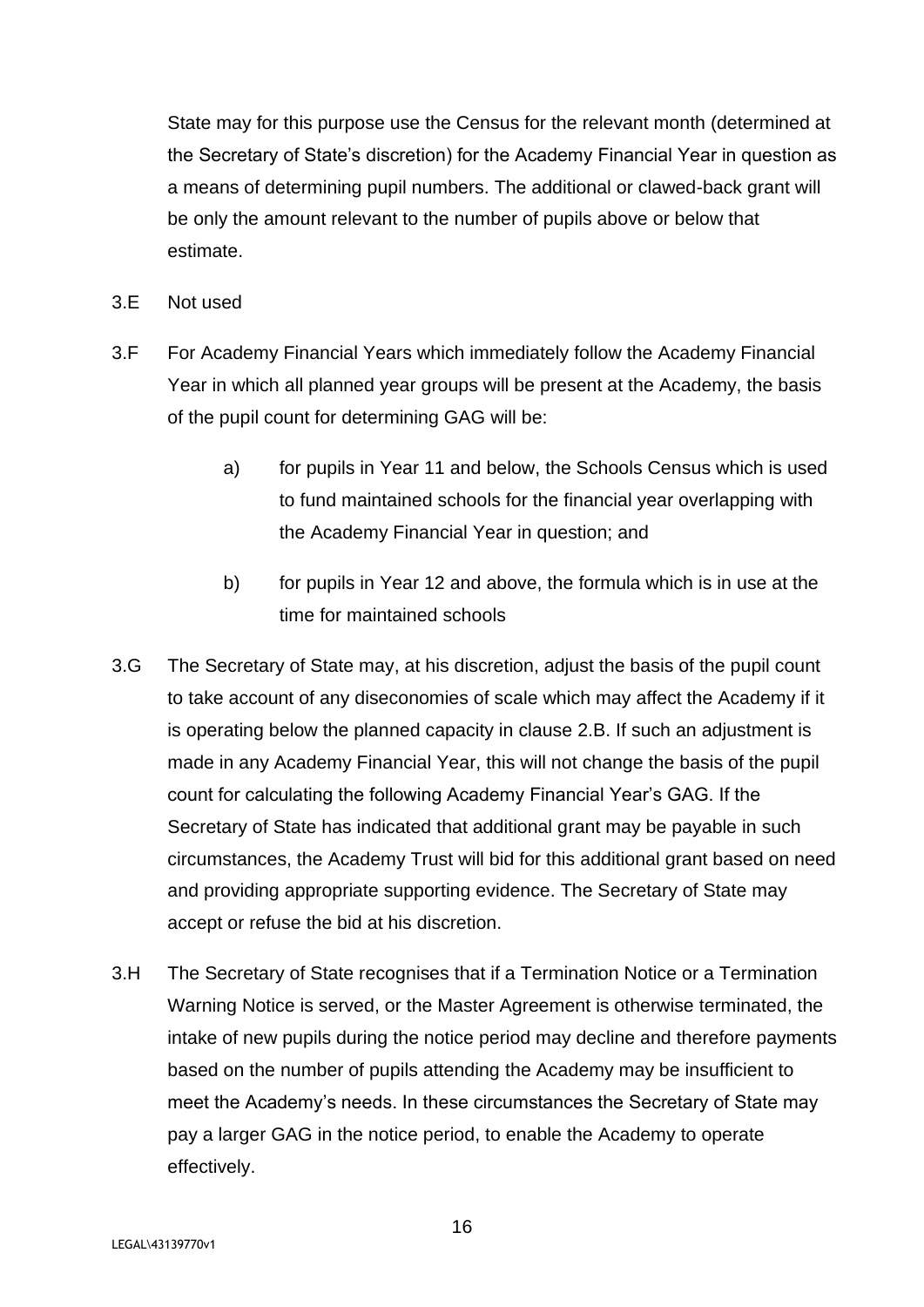#### <span id="page-16-0"></span>**Other relevant funding**

- 3.I Not Used
- 3.J Not Used.

#### **Carrying forward of funds**

3.K Any additional grant made in accordance with clause 3.I, for a period after the Secretary of State has served a Termination Notice or a Termination Warning Notice under this Agreement, or otherwise terminates the Master Agreement, may be carried forward without limitation or deduction until the circumstances set out in clause 3.I cease to apply or the Academy closes.

#### <span id="page-16-1"></span>4. **LAND**

<span id="page-16-2"></span>"**Debt**" means an amount equal to 100% of the Land Value;

"**Discharge Process**" means the removal of:

- i. the Legal Charge registered with Companies House against the Academy Trust;
- ii. the Legal Charge from the charges register at the Land Registry against the title for the Land;
- $iii.$  the restriction in the proprietorship register referred to in clause 4.C(a); and
- iv. the notice in the proprietorship register referred to in clause  $4.H(a)$ .

"**Land**" means the freehold land at Burnley High School, Kiddrow Lane, Burnley , being the land registered with title number LAN151802, which is to be the permanent site of the Academy.

"**Land Value**" means, at any time:

- i. where the Land has been disposed of as a result of the enforcement of the Legal Charge by the Secretary of State, the proceeds of that disposal after payment of the seller's necessary and reasonable costs in connection with the disposal; or
- ii. in any other case, the Market Value.

"**Legal Charge**" means the legal charge over the Land to be entered into by the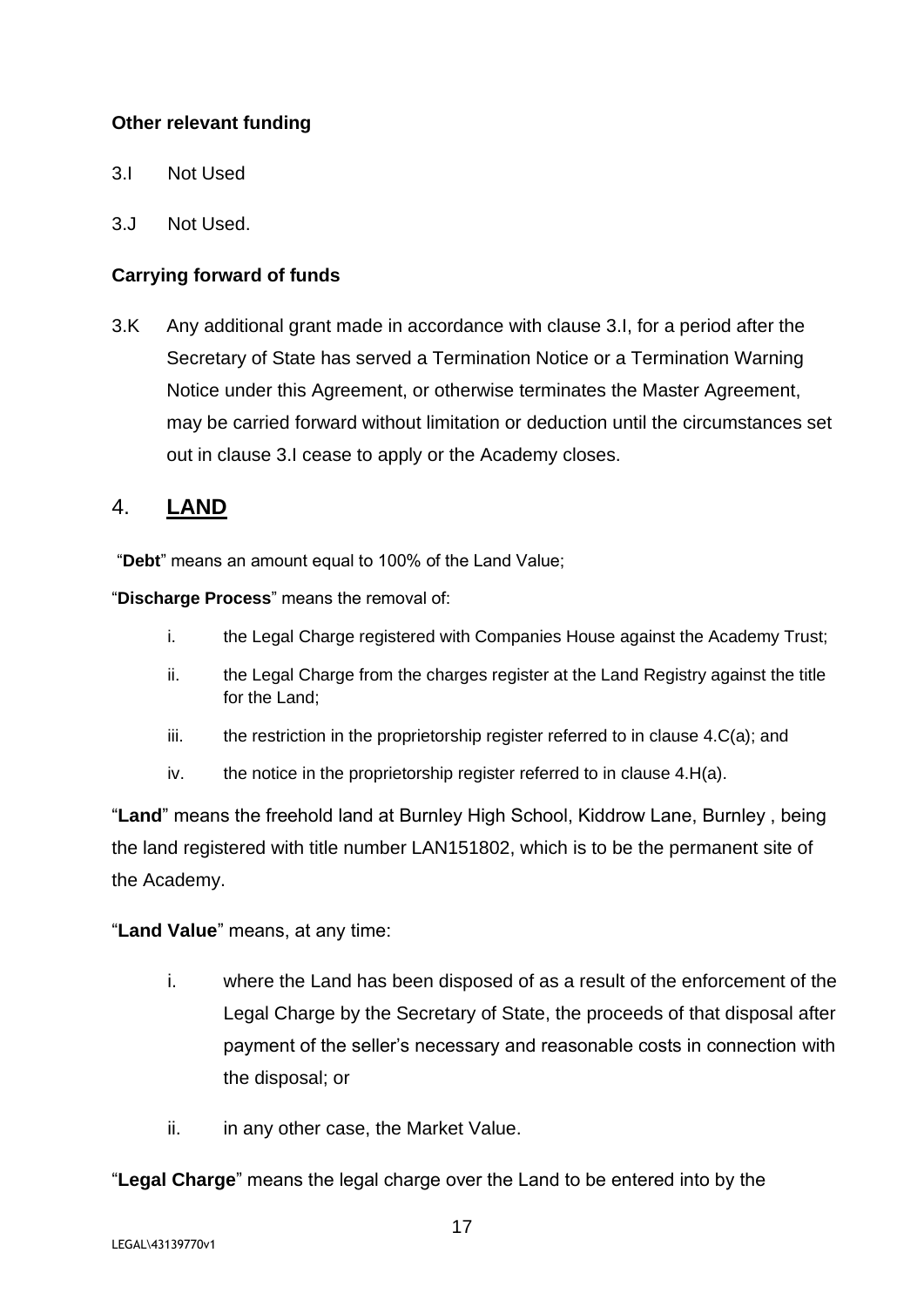Academy Trust in favour of the Secretary of State, in a form and substance satisfactory to the Secretary of State.

"**Market Value**" means the market value (as defined in the current edition of the RICS Valuation Standards) of the relevant part of the Land as determined by a professionally qualified independent valuer.

"**Property Notice**" means any order, notice, proposal, demand or other requirement issued by any competent authority which materially affects the Academy Trust's ability to use the Land for the purposes of the Academy.

#### **Debt**

- 4.A The Academy Trust must pay the Debt to the Secretary of State on termination of this Agreement or in accordance with clauses 4.J(b) or 4.Q(b)(i) or on a sale of all or part of the Land with or without the Secretary of State's consent.
- 4.B The Debt is secured by the Legal Charge.

#### **Restrictions on Land transfer**

- 4.C The Academy Trust must:
	- a) apply to the Land Registry using form RX1 for the following restrictions (each a "Restriction") to be entered in the proprietorship register for the Land by the following deadlines:
		- i. within 28 days after acquiring the Land:

"*No disposition of the registered estate by the proprietor of the registered estate is to be registered without a written consent signed by the Secretary of State for Education of Sanctuary Buildings, Great Smith Street, London SW1P 3BT*"; and

ii. within 28 days after entering into the Legal Charge:

"*No disposition of the registered estate by the proprietor of the registered estate or by the proprietor of any registered charge, not being a charge registered before the entry of this restriction, is to be*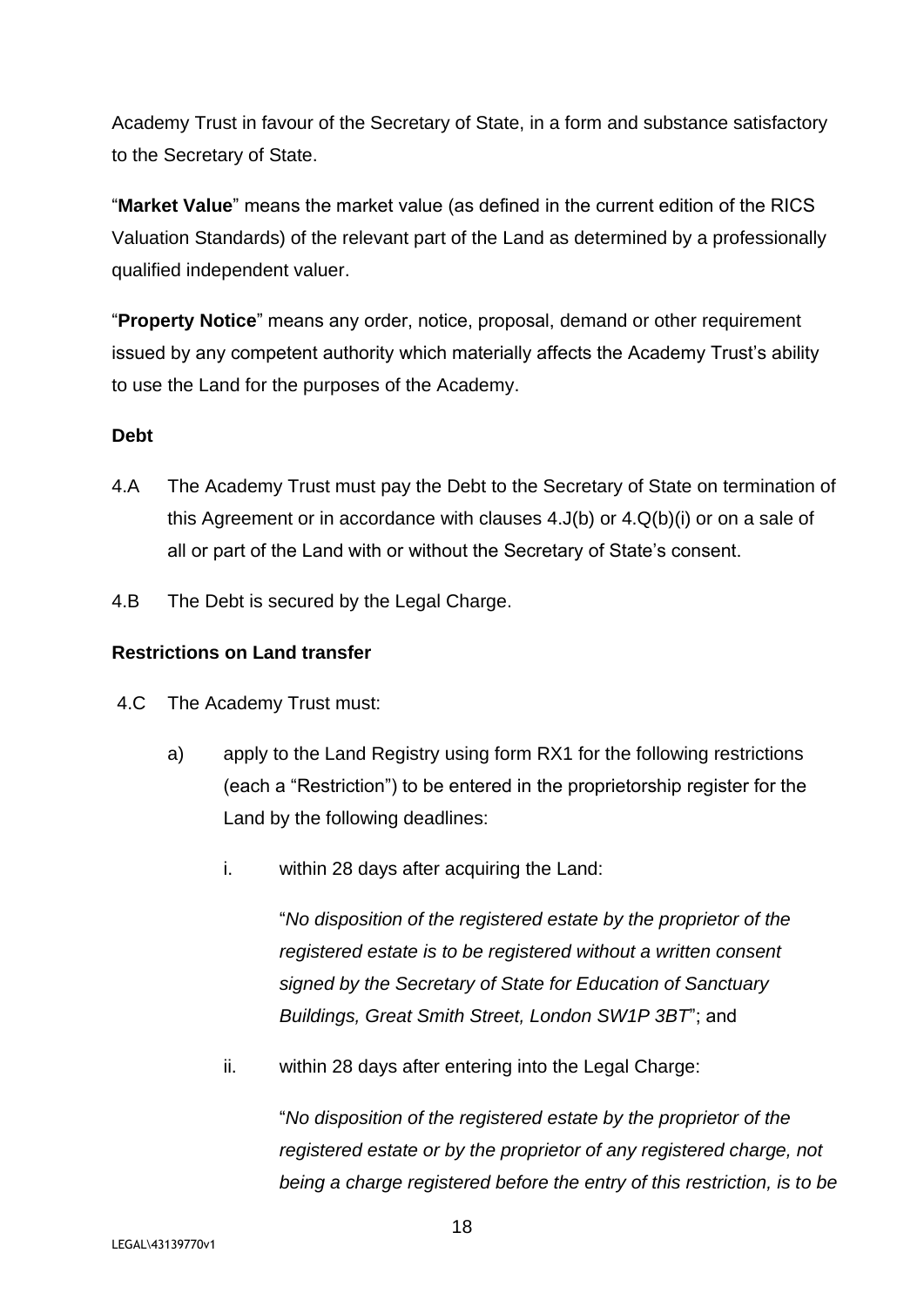*registered without a written consent signed by the proprietor for the time being of the charge dated [date of charge] in favour of The Secretary of State for Education referred to in the charges register or by its conveyancer*";

- b) take any further steps required to ensure that each Restriction is entered on the proprietorship register;
- c) promptly confirm to the Secretary of State when each Restriction has been registered;
- d) if it has not registered each Restriction, allow the Secretary of State to do so in its place; and
- e) not, without the Secretary of State's consent, apply to disapply, modify, cancel or remove a Restriction, whether by itself, a holding company, a subsidiary company, or a receiver, administrator or liquidator acting in the name of the Academy Trust.

#### **Obligations of the Academy Trust**

- 4.D The Academy Trust must not, without the Secretary of State's consent:
	- a) grant any consent or licence; or
	- b) create or allow any encumbrance; or
	- c) part with or share possession or occupation; or
	- d) enter into any onerous or restrictive obligations,

in respect of all or part of the Land.

4.E The Academy Trust must obtain the Secretary of State's consent before taking any action, including the service of any notice or waiver of any condition, under any contract relating to the acquisition of the Land.

#### **Property Notices**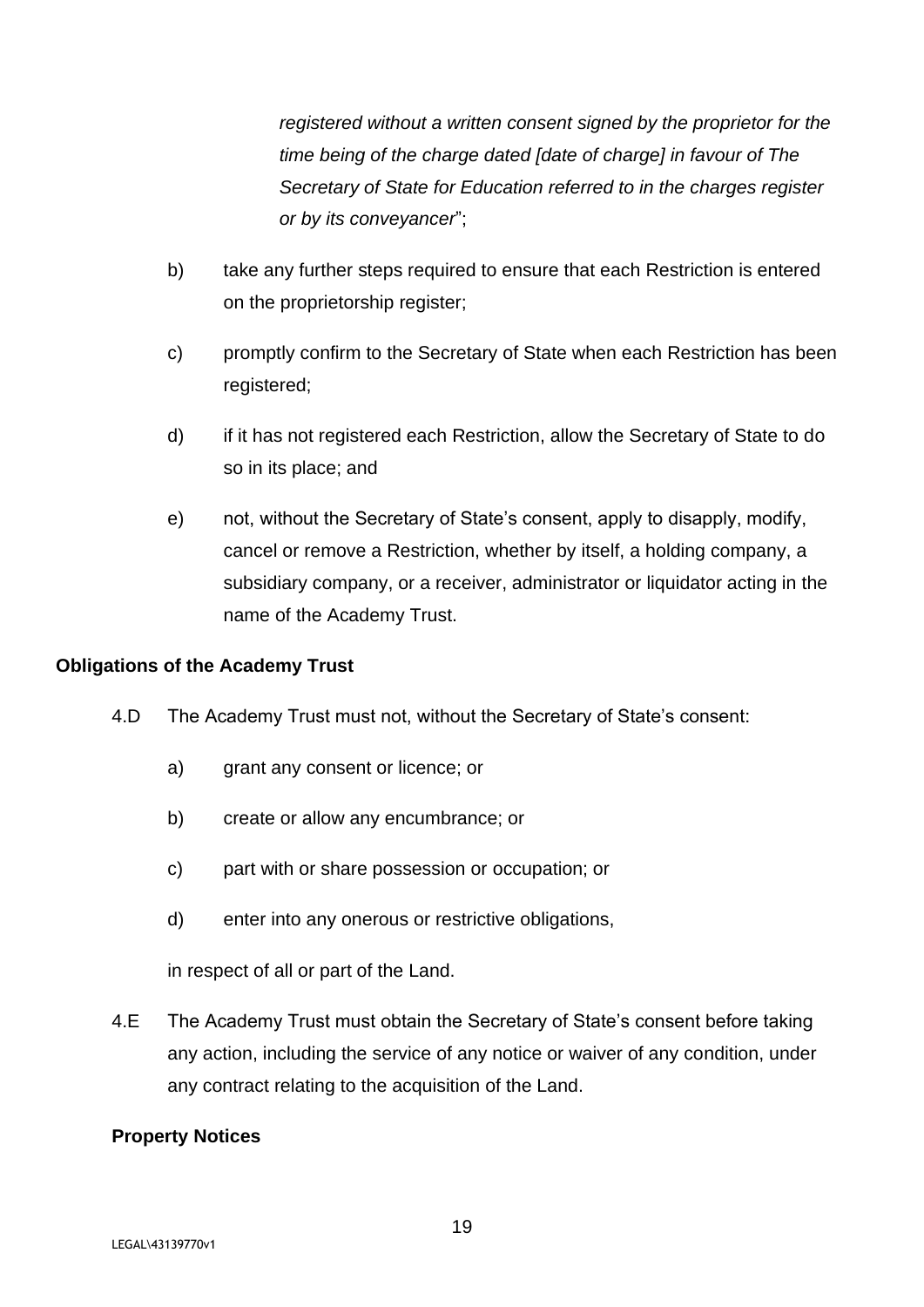- 4.F If the Academy Trust receives a Property Notice, it must:
	- a) send a copy of it to the Secretary of State within 14 days, stating how the Academy Trust intends to respond to it;
	- b) promptly give the Secretary of State all the information he asks for about it;
	- c) allow the Secretary of State to take all necessary action, with or instead of the Academy Trust, to comply with it, and
	- d) use its best endeavours to help the Secretary of State in connection with it.

#### **Option**

4.G The Academy Trust grants and the Secretary of State accepts an option (the "Option") to acquire all or part of the Land at nil consideration. The Secretary of State may exercise the Option in writing if this Funding Agreement is terminated for any reason, or if the Academy Trust cannot use all or part of the Land as the permanent site of the Academy under clauses 4.J or 4.Q. If the Option is exercised, completion will take place 28 days after the exercise date in accordance with the Law Society's Standard Conditions of Sale for Commercial Property in force at that date.

### **Option Notice**

- 4.H The Academy Trust:
	- a) must, within 14 days after acquiring the Land or, if later, after signing this Agreement, apply to the Land Registry on Form AN1 (including a copy of this Agreement) for a notice of the Option (the "**Option Notice**") to be entered in the register, taking any further steps required to have the Option Notice registered and promptly confirming to the Secretary of State when this has been done;
	- b) if it has not registered the Option Notice, agrees that the Secretary of State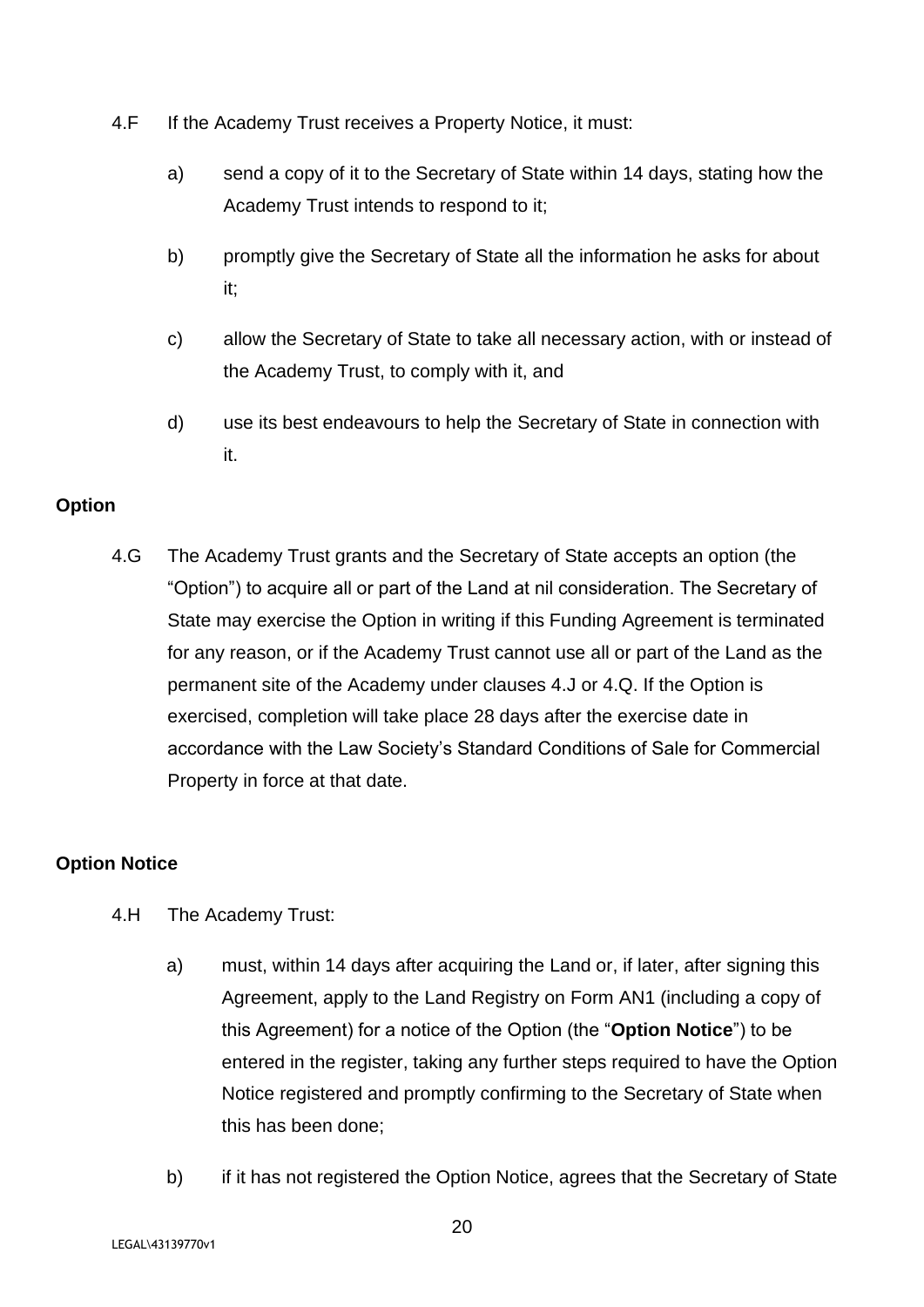may apply to register it using Form UN1;

- c) must not, without the Secretary of State's consent, apply to disapply, modify or remove the Option Notice, whether by itself, a holding company, a subsidiary company, or a receiver, administrator or liquidator acting in the name of the Academy Trust, and
- d) must, in the case of previously unregistered land, within 14 days after acquiring the Land or, if later, after signing this Agreement, apply to register a Class C(iv) land charge in the Land Charges Registry, and send the Secretary of State a copy of the relevant entry within 7 days after the registration has been completed. If the Secretary of State considers that the Academy Trust has not complied with this clause, he may apply to secure the registration.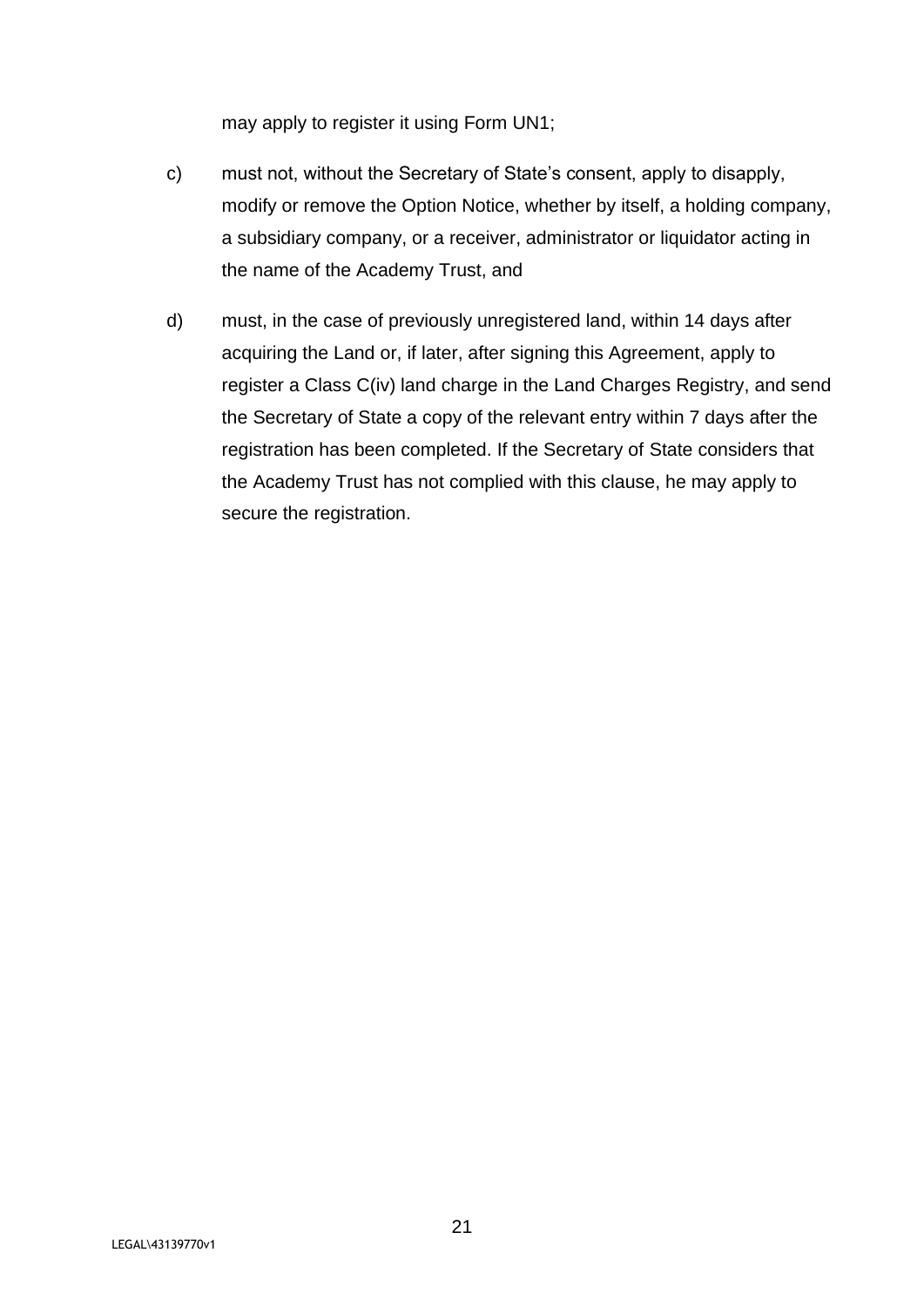#### **Legal Charge**

- 4.I The Academy Trust must
- a) enter into the Legal Charge:
	- i. on completion of the acquisition of the Land, if at that time the Academy Trust is an exempt charity for the purposes of the Charities Act 2011, or
	- ii. within two weeks after the Academy opens, if the Academy Trust is not an exempt charity for the purposes of the Charities Act 2011 when it acquires the Land;
- b) within 21 days from the date of the Legal Charge, register it with Companies House or, if required by the Secretary of State, use all reasonable endeavours to assist the Secretary of State in doing so, including signing and executing any necessary documents;
- c) within 28 days from the date of the Legal Charge, apply to the Land Registry for the Legal Charge to be entered on the charges register, taking any other steps required to have the Legal Charge registered and promptly confirming to the Secretary of State when this has been done; and
- d) if it has not registered the Legal Charge, allow the Secretary of State to register it, and use all reasonable endeavours to help register the Legal Charge, including signing and executing any necessary documents and dealing with requisitions from the Land Registry.

#### **Land not used for the purposes of the academy**

- 4.J If the Academy Trust cannot use all or part of the Land as the permanent site of the Academy but the Secretary of State agrees not to terminate this Agreement on that basis, the Secretary of State may notify the Academy Trust that:
	- a) he intends to exercise the Option to transfer the Land or the relevant part of it for nil consideration to himself or his nominee;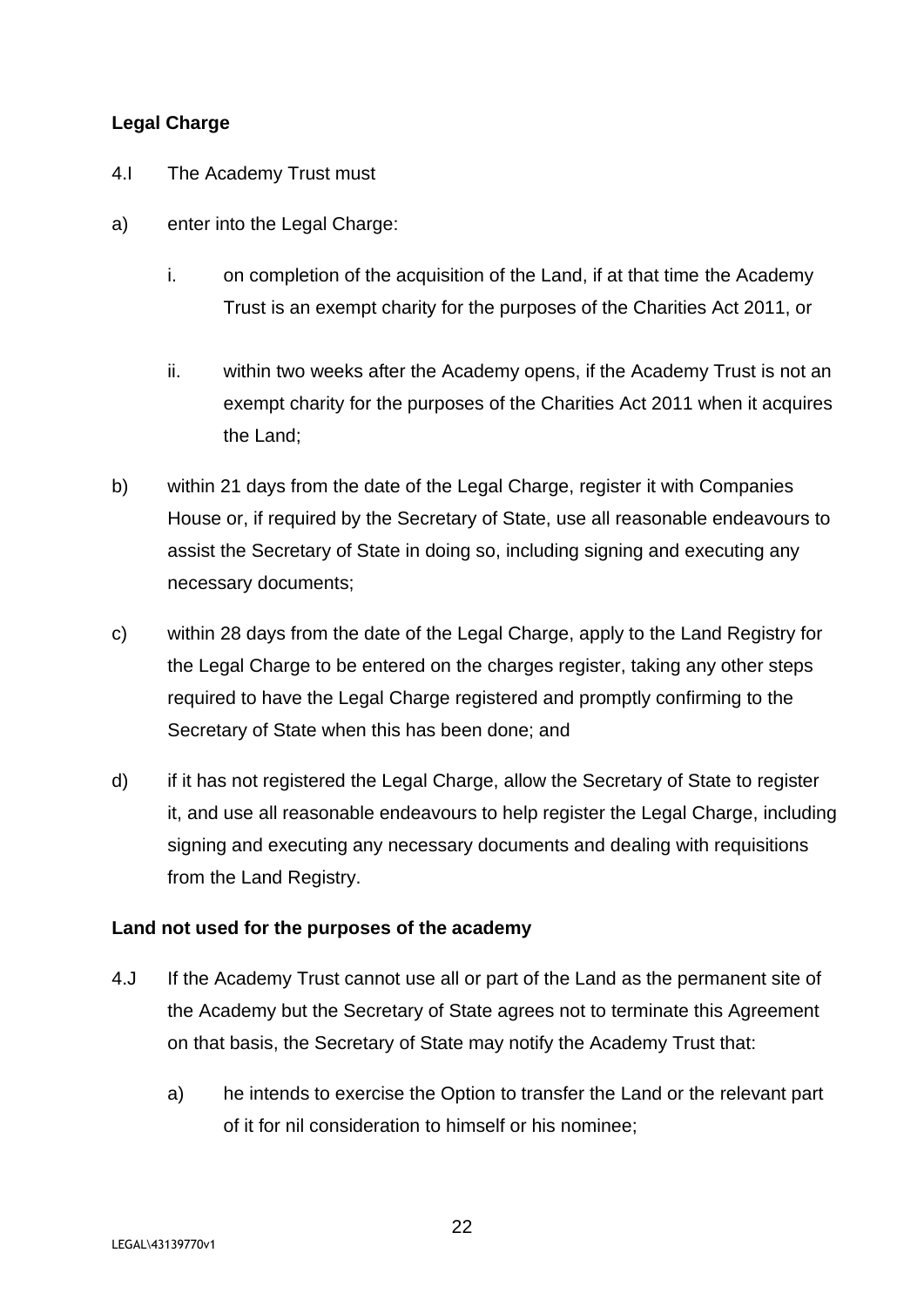- b) the Academy Trust must pay the Debt or the Market Value; and/or
- c) the Academy Trust must sell the Land or the relevant part of it, keeping some or all of the sale proceeds to fulfil its charitable purposes by funding the purchase of an alternative permanent site for the Academy, and accounting to the Secretary of State for any proceeds not so used

#### **Sharing the Land**

- 4.K If:
	- a) the Academy does not reach its planned capacity, as stated in clause 2.B, within 4 Academy Financial Years (2024); or
	- b) the Academy Trust or the Secretary of State serves notice to terminate this Agreement under clause 5.A; or
	- c) the Secretary of State considers that not all the Land is needed for the operation of the Academy at planned capacity,

then:

i. the Academy Trust must share occupation of the Land with such other Academy as the Secretary of State considers appropriate and enter into any legal arrangements which the Secretary of State requires for this purpose; or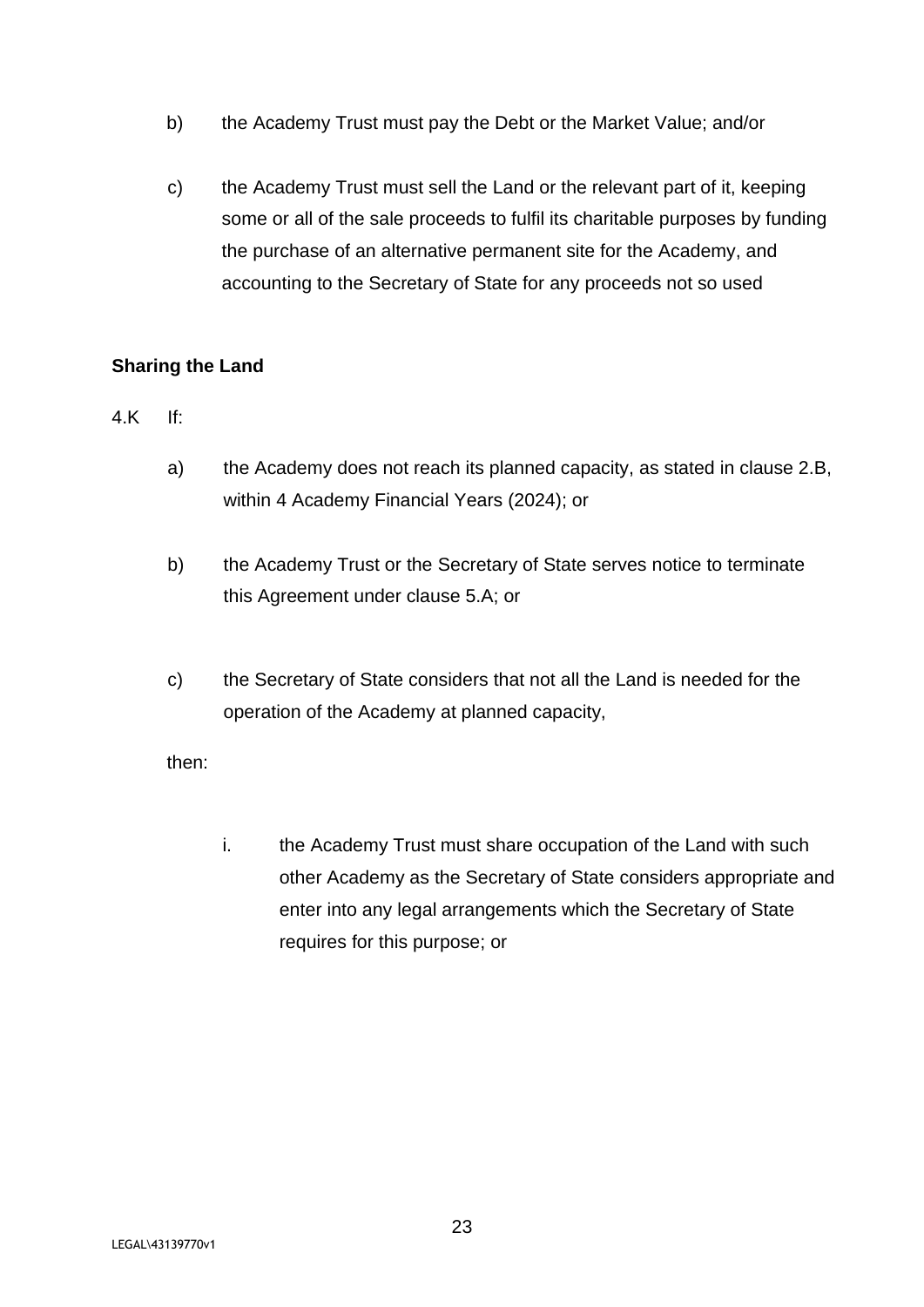ii. the Academy Trust must sell part of the Land as required by the Secretary of State and account for the sale proceeds to the Secretary of State in part payment of the Debt, after which the Secretary of State will carry out the Discharge Process over the part of the Land that has been sold.

#### **Exercise of Rights**

- 4.L On termination of this Agreement, the Secretary of State may give notice that he intends to exercise his rights under clauses 4.G, 5.DD or 5.EE or under the Legal Charge. Any such notice must state which clause of this Agreement the Secretary of State intends to exercise, and is without prejudice to his right to exercise any other rights available to him.
- 4.M If the Secretary of State exercises the Option on termination of this Agreement, then:
	- a) the Academy Trust will be deemed to have paid the Debt to the Secretary of State;
	- b) the Academy Trust will be deemed to have paid to the Secretary of State a proportion of the proceeds from the sale of the Land under clause 5.DD(b); and
- c) the Secretary of State will carry out the Discharge Process;
- 4.N If the Secretary of State enforces the Legal Charge on the termination of this Agreement, then:
	- a) the Academy Trust will be deemed to have paid the Debt to the Secretary of State after the Debt has been realised by a receiver;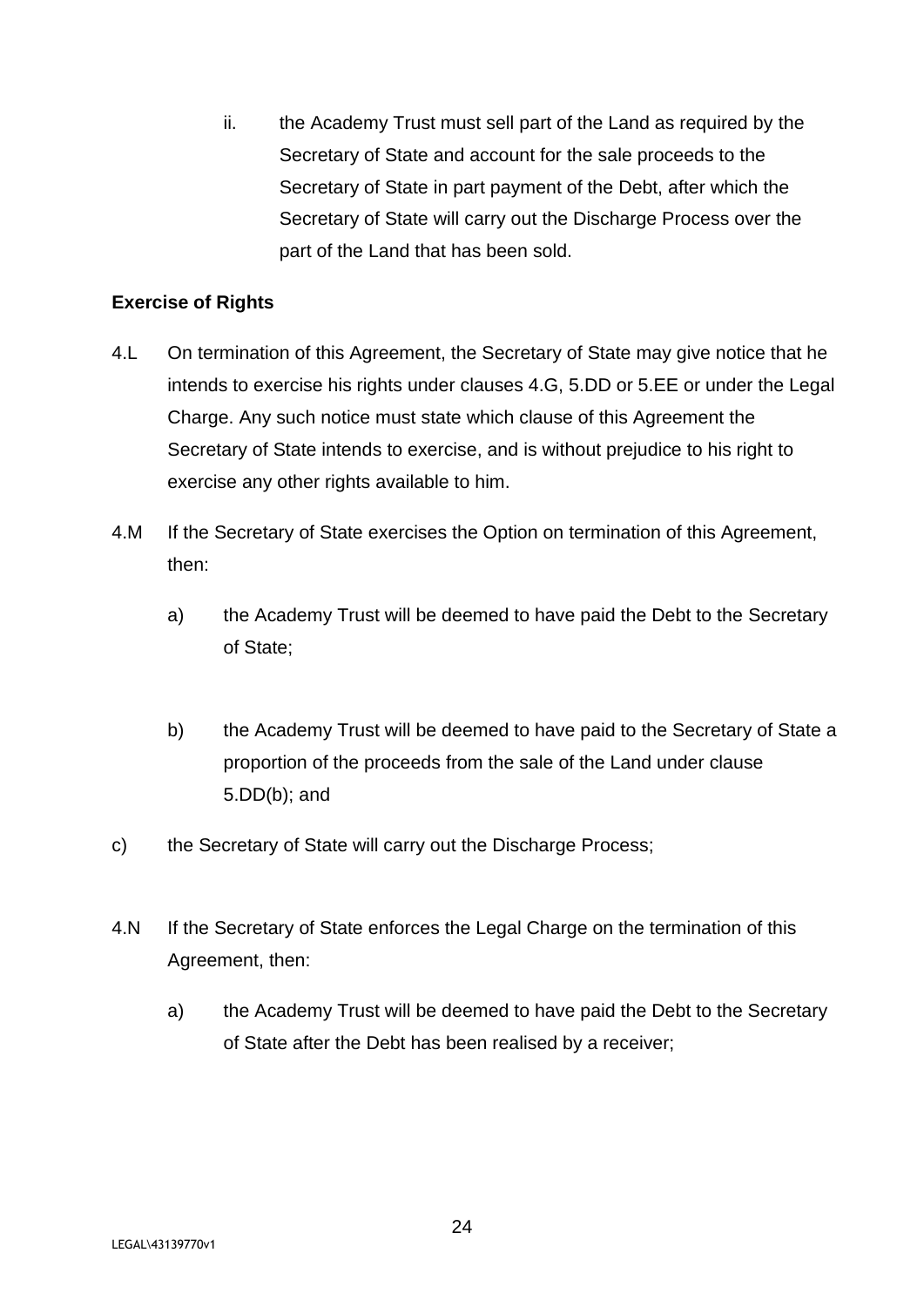- b) the Academy Trust will be deemed to have paid to the Secretary of State a proportion of the proceeds from the sale of the Land as required under clause 4.29 of the Master Agreement; and
- c) the Secretary of State will carry out the Discharge Process.
- 4.O If, on termination of this Agreement, the Secretary of State exercises his rights under clause 5.DD, then:
	- a) the Academy Trust will be deemed to have paid the Debt to the Secretary of State; and
	- b) the Secretary of State will carry out the Discharge Process.
- 4.P If, on termination of this Agreement, the Secretary of State agrees under clause 5.EE that the Academy Trust may invest the proceeds from the sale of the Land for its charitable objects, or directs the Academy Trust to pay all or part of the sale proceeds to the relevant LA, then:
	- a) the Academy Trust will be deemed to have paid the Debt to the Secretary of State; and
- b) the Secretary of State will carry out the Discharge Process.
- 4.Q If the Academy Trust applies to the Secretary of State for consent to sell all or part of the Land, and if the Secretary of State agrees that the Land is no longer needed or cannot be used for the purposes of the Academy, he may:
- a) exercise the Option; or
	- b) consent to the sale subject to one or more of the following conditions: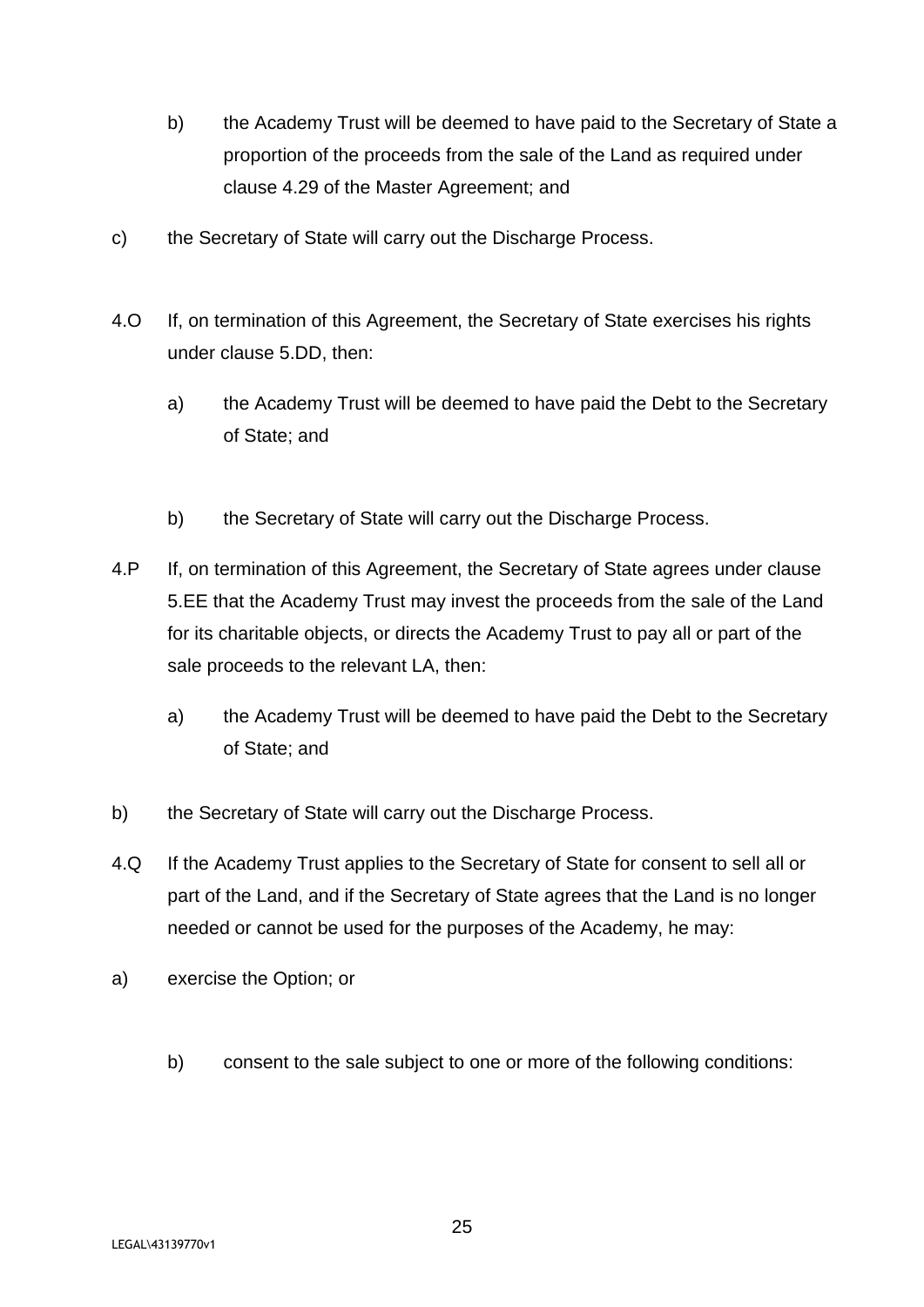- i. that (notwithstanding clause 4.29 of the Master Agreement) the Academy Trust pays the Debt (or, if it proposes to sell only part of the Land, pays the Market Value of the part sold) to the Secretary of State;
- ii. that pursuant to clause 4.29 of the Master Agreement, the Academy Trust keeps some or all of the sale proceeds for its charitable purposes, accounting to the Secretary of State for the remainder; or
- iii. that pursuant to clause 4.30 of the Master Agreement, the Academy Trust pays all or some of the sale proceeds to the relevant LA and may reinvest all or some of the sale proceeds for its charitable purposes.
- 4.R If the Secretary of State consents to the sale of the Land, subject to any of the conditions in clause 4.Q(b):
- a) if the Secretary of State enforces the Legal Charge, then:
	- i. the Academy Trust will be deemed to have paid the Debt to the Secretary of State after the Debt has been realised by a receiver;
	- ii. the Academy Trust will be deemed to have paid a proportion of the sale proceeds to the Secretary of State as required under clause 4.29 of the Master Agreement; and
	- iii. the Secretary of State will carry out the Discharge Process;
	- b) if all of the Land is sold and the Secretary of State agrees that the Academy Trust may keep some or all of the sale proceeds for its charitable purposes, accounting to the Secretary of State for the remainder, then:
		- i. the Academy Trust will be deemed to have paid the Debt to the Secretary of State;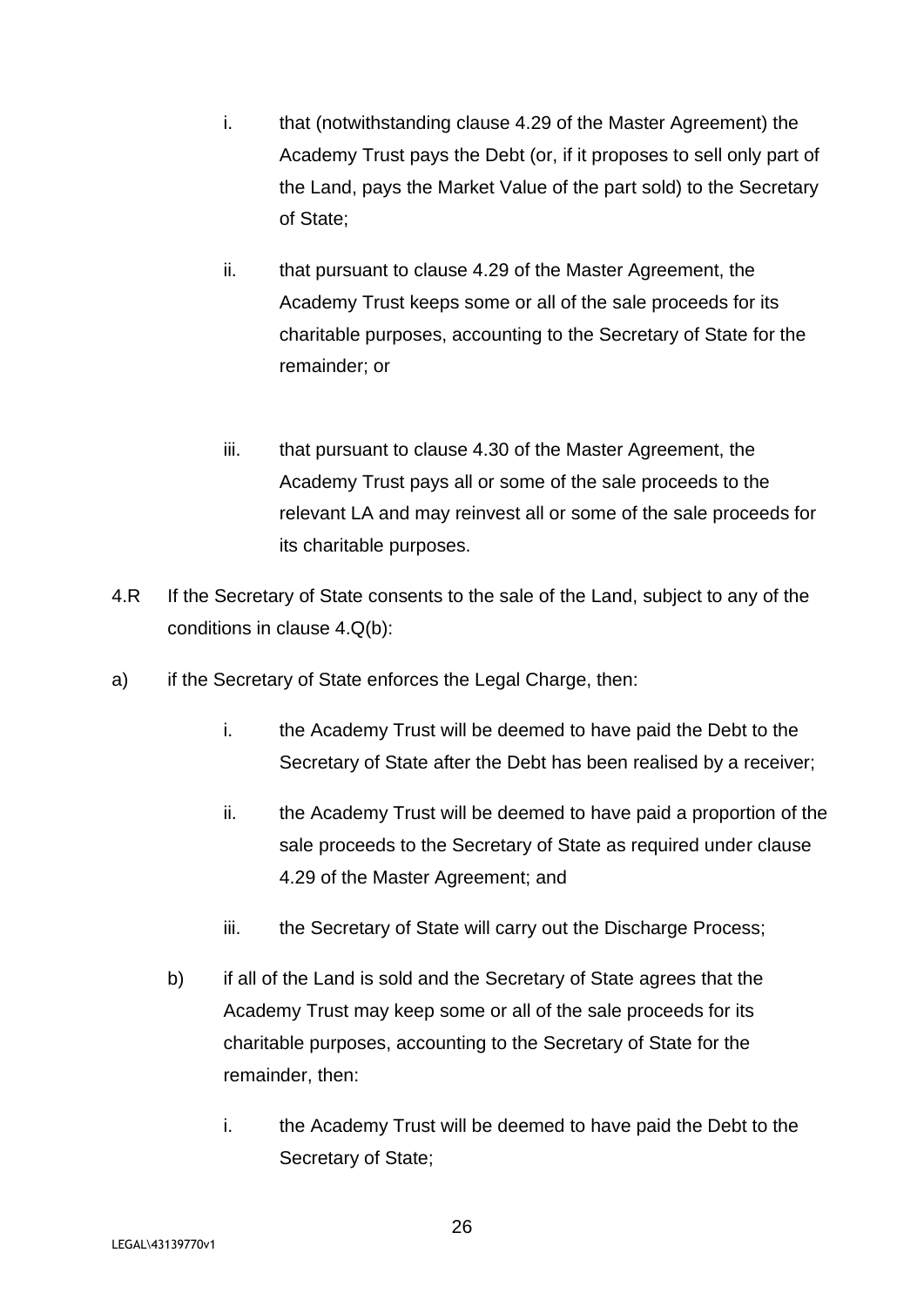- ii. the Academy Trust will be deemed to have paid a proportion of the sale proceeds to the Secretary of State as required under clause 4.29 of the Master Agreement; and
- iii. the Secretary of State will carry out the Discharge Process;
- c) if part of the Land is sold, and the Secretary of State agrees that the Academy Trust may keep some or all of the sale proceeds for its charitable purposes, accounting to the Secretary of State for the remainder, then:
	- i. the Academy Trust will be deemed to have paid the Debt to the Secretary of State to the extent of the Market Value;
	- ii. the Academy Trust will be deemed to have paid a proportion of the sale proceeds to the Secretary of State, as required under clause 4.29 of the Master Agreement, in relation to the relevant part of the Land; and
	- iii. the Secretary of State will carry out the Discharge Process in relation to the part of the Land which has been sold;
- d) if the Secretary of State directs the Academy Trust to pay some or all of the proceeds from the sale of the Land to the relevant LA under clause 4.30 of the Master Agreement, or agrees that the Academy Trust may reinvest the sale proceeds for its charitable purposes, the Secretary of State will carry out the Discharge Process in relation to the part of the Land which has been sold.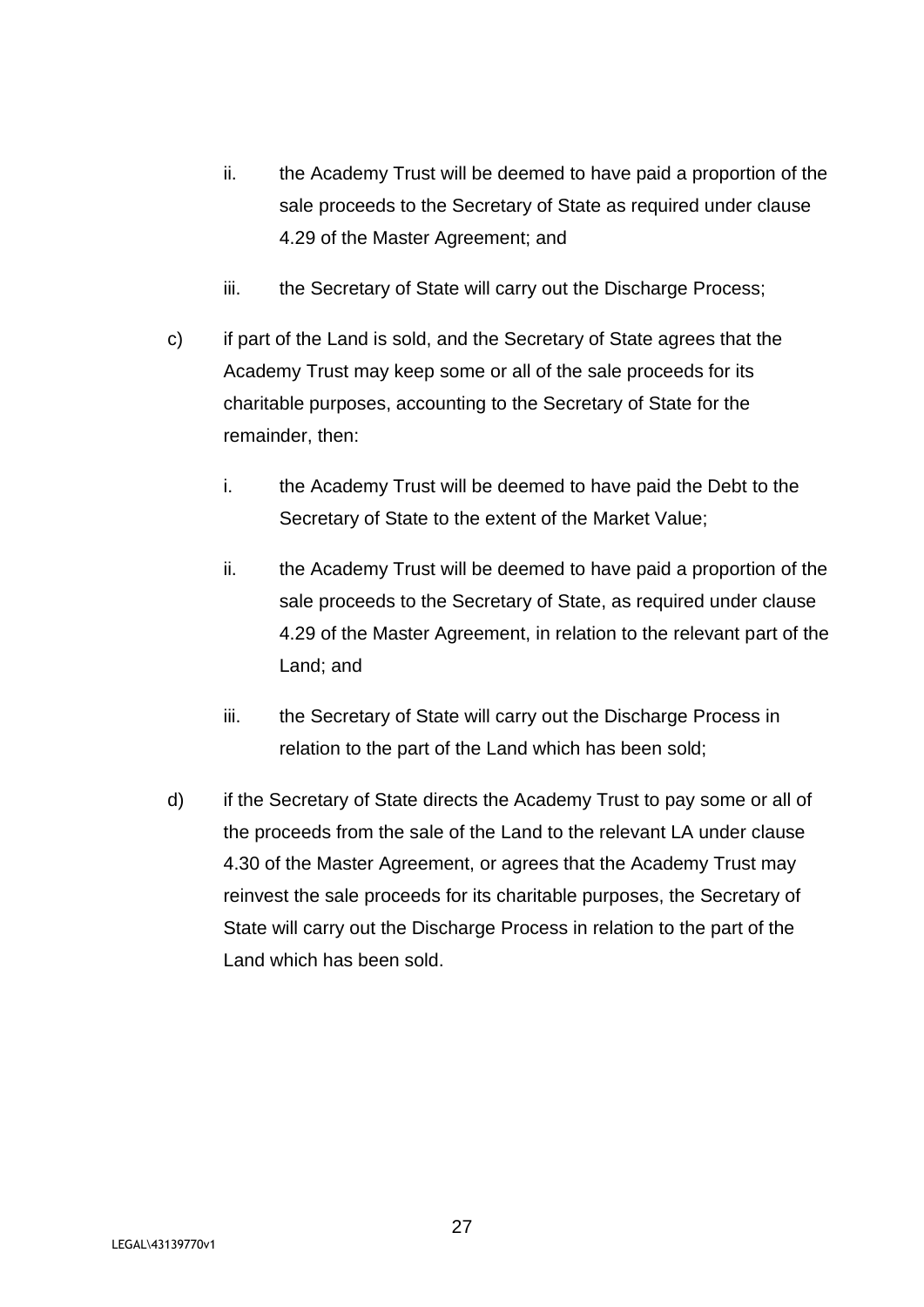- 4.S If the Secretary of State exercises the Option over all of the Land and the Academy Trust transfers all of the Land to the Secretary of State for nil consideration, then:
	- a) the Academy Trust will be deemed to have paid the Debt to the Secretary of State;
	- b) the Academy Trust will be deemed to have paid a proportion of the sale proceeds to the Secretary of State as required under clause 4.29 of the Master Agreement; and
- c) the Secretary of State will carry out the Discharge Process.
- 4.T If the Secretary of State exercises the Option over only part of the Land, and the Academy Trust transfers that part of the Land to the Secretary of State for nil consideration, then:
	- a) the Academy Trust will be deemed to have paid the Debt to the Secretary of State to the extent of the Market Value;
	- b) Academy Trust will be deemed to have paid a proportion of the sale proceeds to the Secretary of State, as required under clause 4.29 of the Master Agreement, in relation to the part of the Land transferred, and
	- c) the Secretary of State will carry out the Discharge Process in relation to the part of the Land which has been transferred.

#### **Payment of Debt**

- 4.U If the Academy Trust pays the Debt to the Secretary of State, the Secretary of State will carry out the Discharge Process.
- 4.V If the Academy Trust:
- a) sells some or all of the Land in accordance with clause 4.Q(b), or
- b) pays the Debt to the Secretary of State,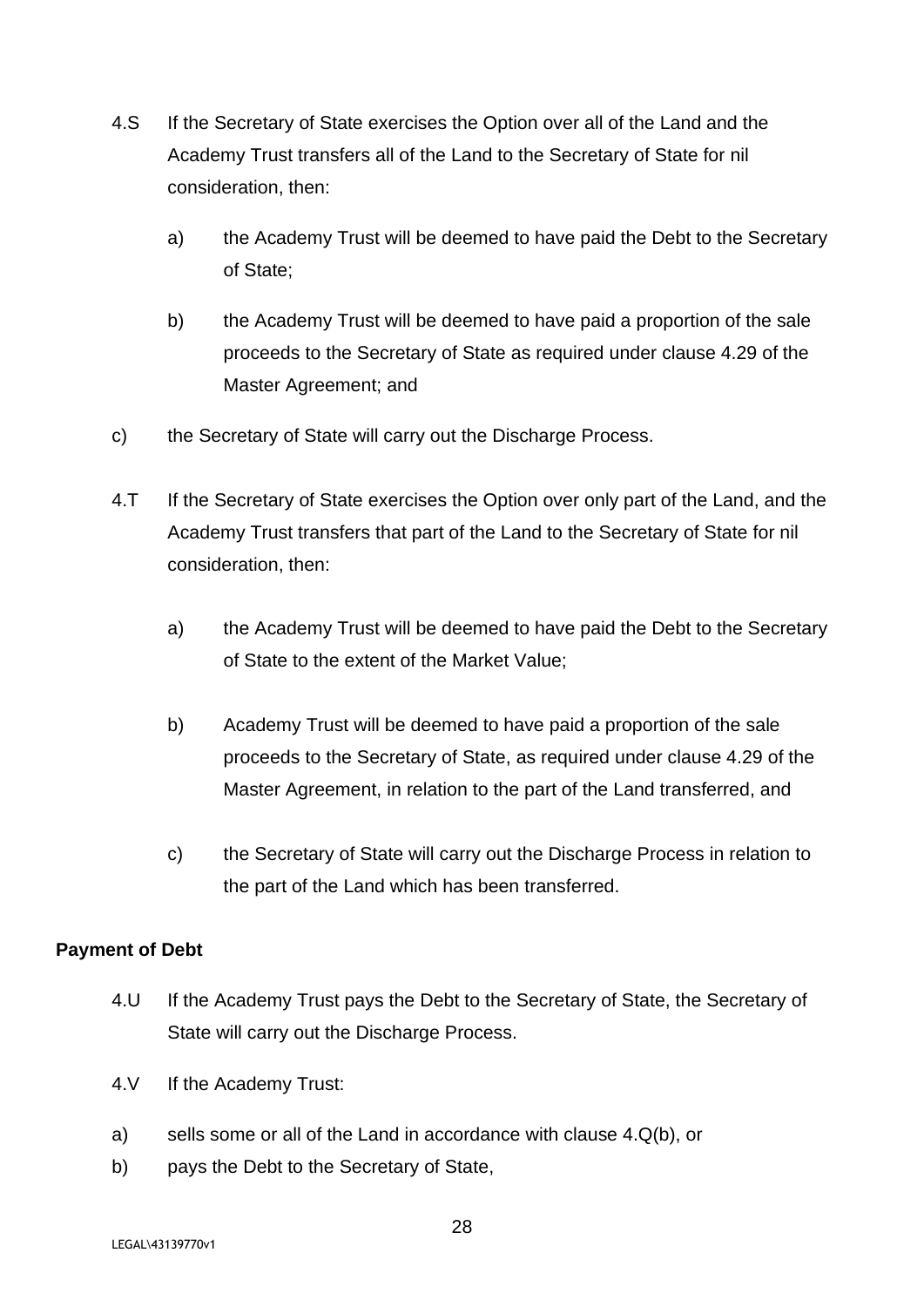it will negotiate in good faith with the Secretary of State to agree a deed of variation for this Agreement.

# <span id="page-28-0"></span>**5.****TERMINATION**

#### <span id="page-28-1"></span>**Termination by either party**

5.A Either party may give at least seven Academy Financial Years' notice to terminate this Agreement. Such termination would take effect on 31 August of the relevant year.

#### <span id="page-28-2"></span>**Termination Warning Notice**

- 5.B The Secretary of State may serve a Termination Warning Notice where he considers that:
	- a) the Academy Trust has breached the provisions of this Agreement or the Master Agreement; or
	- b) the standards of performance of pupils at the Academy are unacceptably low; or
	- c) there has been a serious breakdown in the way the Academy is managed or governed; or
	- d) the safety of pupils or staff is threatened, including due to breakdown of discipline; or
		- e) the Academy is coasting provided he has notified the Academy Trust that it is coasting.
- 5.C A Termination Warning Notice served under clause 5.B will specify:
	- a) the action the Academy Trust must take;
	- b) the date by which the action must be completed; and
	- c) the date by which the Academy Trust must make any representations, or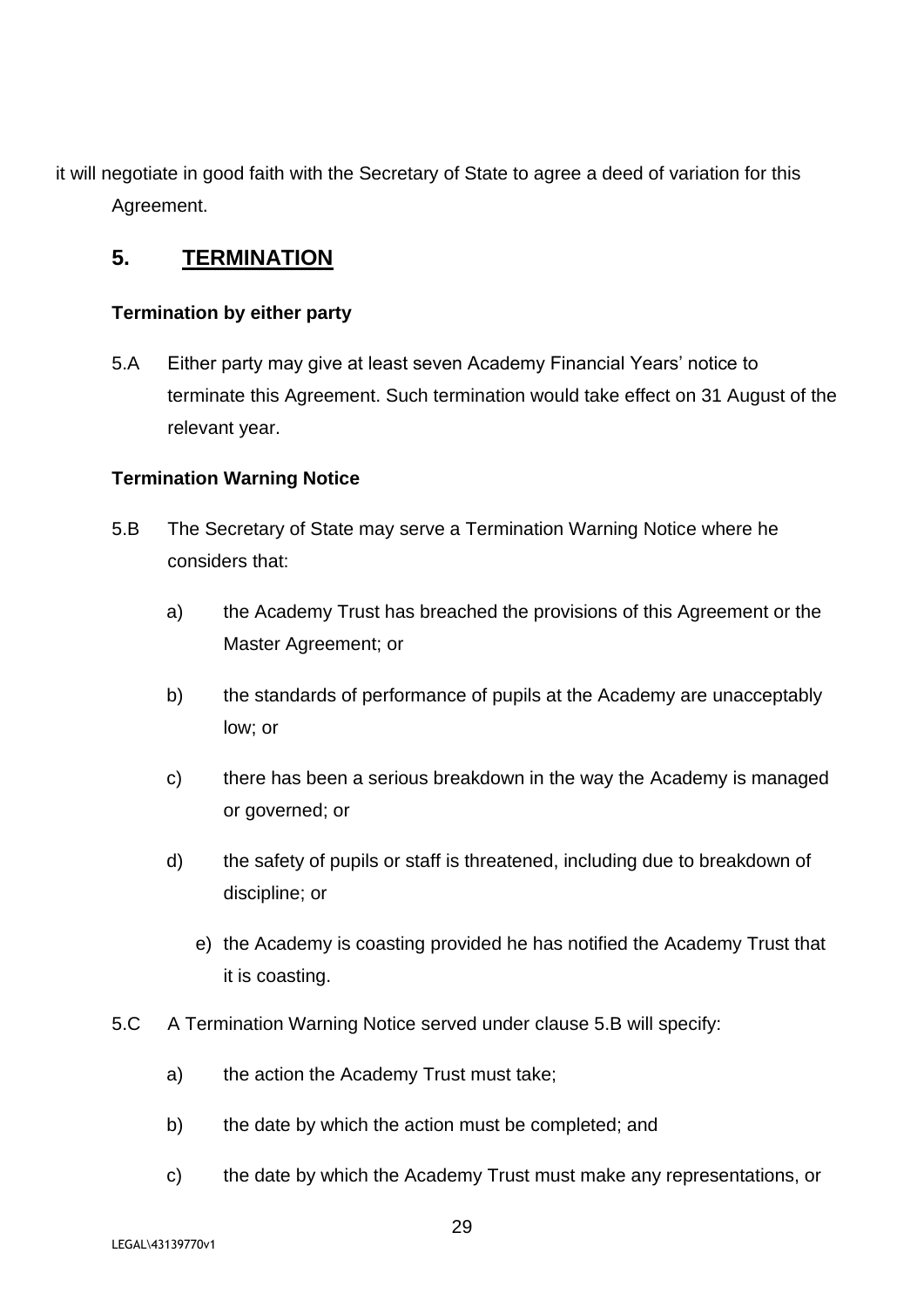confirm that it agrees to undertake the specified action.

- 5.D The Secretary of State will consider any representations from the Academy Trust which he receives by the date specified in the Termination Warning Notice. The Secretary of State may amend the Termination Warning Notice to specify further action which the Academy Trust must take, and the date by which it must be completed.
- 5.E If the Secretary of State considers that the Academy Trust has not responded to the Termination Warning Notice as specified under clause 5.C(c), or has not completed the action required in the Termination Warning Notice as specified under clauses 5.C(a) and (b) (and any further action specified under clause 5.D) he may serve a Termination Notice.

#### <span id="page-29-0"></span>**Termination by the Secretary of State after inspection**

- 5.F If the Chief Inspector gives notice to the Academy Trust that:
	- a) special measures are required to be taken in relation to the Academy; or
	- b) the Academy requires significant improvement
- the Secretary of State may serve a Termination Warning Notice, specifying the date by which the Academy Trust must make any representations.
- 5.G In deciding whether to give notice of his intention to terminate under clause 5.F, the Secretary of State will have due regard to the overall performance of the Academy Trust.
- 5.G.1 Not Used.
- 5.H If the Secretary of State has served a Termination Warning Notice under clause 5.F and:
	- a) has not received any representations from the Academy Trust by the date specified in the notice; or
	- b) having considered the representations made by the Academy Trust remains satisfied that this Agreement should be terminated;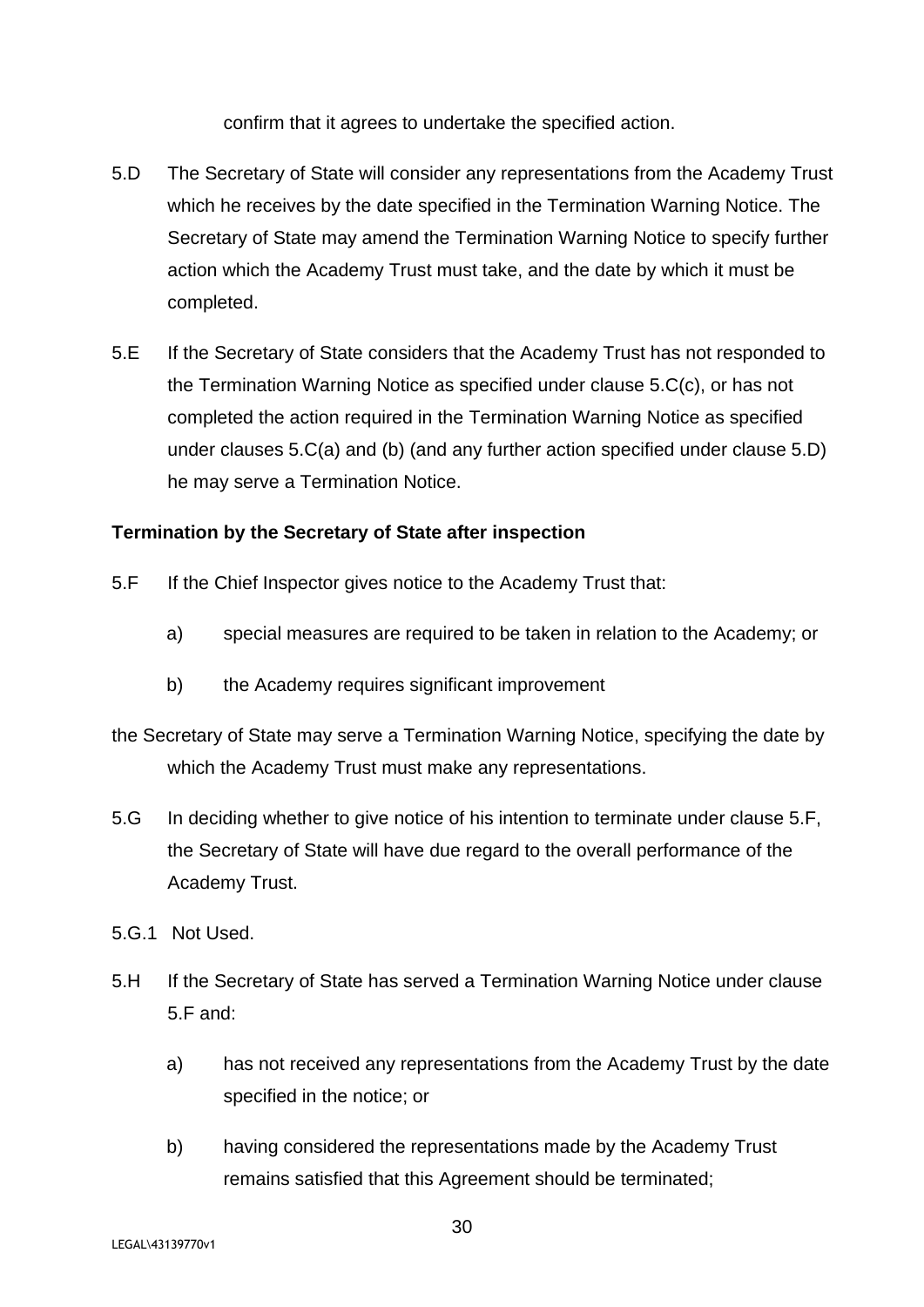he may serve a Termination Notice.

5.I Not Used.

#### <span id="page-30-0"></span>**Termination by the Secretary of State**

- 5.J If the Secretary of State has determined that the Academy will be removed from the Register of Independent Schools and no appeal against that determination is pending, he may serve a Termination Notice.
- *5.K* Not Used
	- 5.L Not Used
- 5.M Not used
- 5.N Not Used
- $5^{\circ}$

Not Used

#### <span id="page-30-1"></span>**Funding and admission during notice period**

- 5.P If the Secretary of State serves a Termination Notice under clause 5.A, the Academy Trust may continue during the notice period to admit pupils to the Academy, and to receive GAG and EAG, in accordance with this Agreement.
- 5.Q If the Secretary of State serves a Termination Warning Notice or a Termination Notice otherwise than under clause 5.A, the Academy Trust may continue during the notice period to admit pupils to the Academy (unless the Secretary of State specifies otherwise), and to receive GAG and EAG, in accordance with this Agreement.

#### <span id="page-30-2"></span>**Notice of intention to terminate by Academy Trust**

5.R The Secretary of State will, before the start of each Academy Financial Year, provide the Academy Trust with a final funding allocation indicating the level of GAG and EAG to be provided in the next Academy Financial Year (the **"Funding**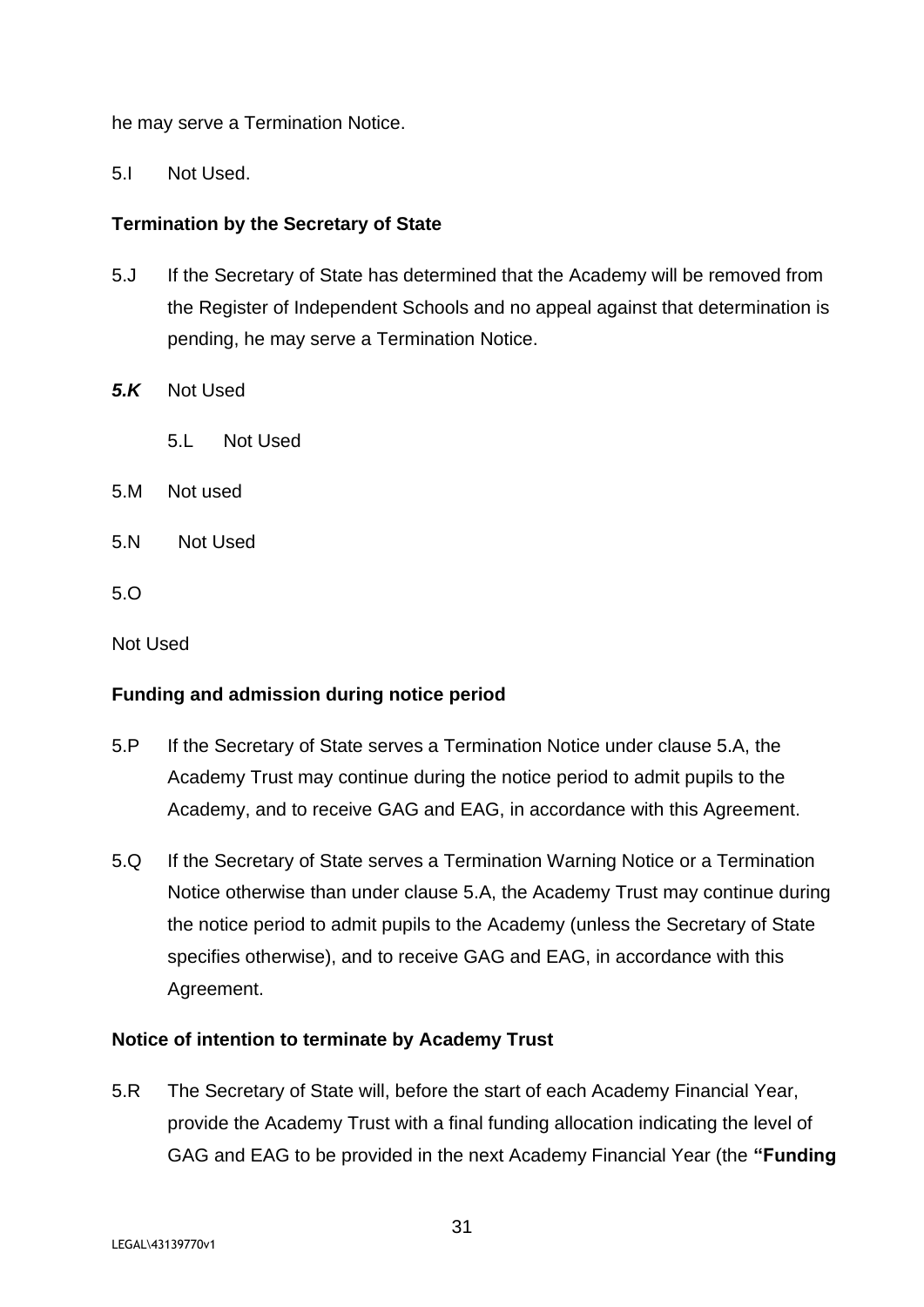#### **Allocation").**

- 5.S If the Academy Trust is of the opinion that, after receipt of the Funding Allocation for the next Academy Financial Year (the "**Critical Year**") and after taking into account all other resources likely to be available to the Academy, including other funds that are likely to be available to the Academy from other academies operated by the Academy Trust ("**All Other Resources**"), it is likely that the cost of running the Academy during the Critical Year would cause the Academy Trust to become insolvent (and for this reason only) then the Academy Trust may give written notice of its intention to terminate this Agreement on 31 August before the Critical Year.
- 5.T Any notice given by the Academy Trust under clause 5.S must be provided to the Secretary of State within six weeks of the Secretary of State issuing the Funding Allocation. The notice given by the Academy Trust under clause 5.S must specify:
	- a) the grounds upon which the Academy Trust's opinion is based, including:
		- i. evidence of those grounds;
		- ii. any professional accounting advice the Academy Trust has received;
		- iii. a detailed statement of steps which the Academy Trust proposes to take to ensure that the running costs of the Academy are reduced such that costs are less than the Funding Allocation and All Other Resources, and the period of time within which such steps will be taken; and
	- b) the shortfall in the Critical Year between the Funding Allocation and All Other Resources expected to be available to the Academy Trust to run the Academy and the projected expenditure on the Academy; and
	- c) a detailed budget of income and expenditure for the Academy during the Critical Year (the "**Projected Budget**").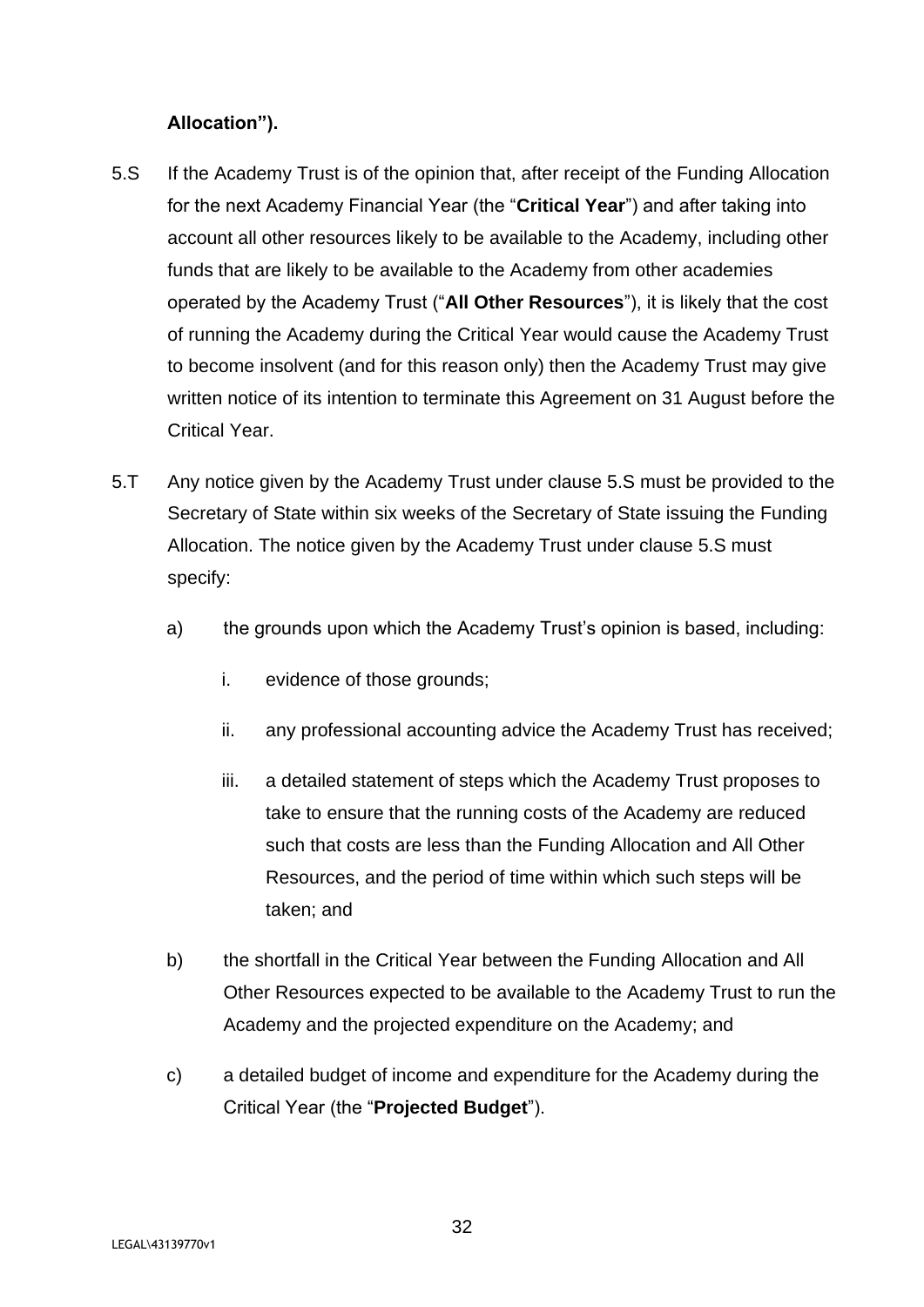- 5.U Both parties will use their best endeavours to agree whether or not the cost of running the Academy during the Critical Year would cause the Academy Trust to become insolvent. Both parties recognise that they will need to engage in a constructive dialogue at the time about how best to provide education for the pupils at the Academy and use their best endeavours to agree a practical solution to the problem.
- 5.V If no agreement is reached by 30 April (or another date if agreed between the parties) as to whether the cost of running the Academy during the Critical Year would cause the Academy Trust to become insolvent, then that question will be referred to an independent expert (the "**Expert**") for resolution. The Expert's determination will be final and binding on both parties. The Expert will be requested to specify in his determination the amount of the shortfall in funding (the "**Shortfall**").
- 5.W The Expert will be an insolvency practitioner with significant professional experience of educational institutions or academies. If the parties fail to agree upon the appointment of the Expert then the Expert will be appointed by the President of the Institute of Chartered Accountants in England and Wales. The Expert's fees will be borne equally between the parties.
- 5.X The Expert will be required in reaching his determination to take account of advice from an educational specialist who is professionally familiar with the issues arising from the budget management of schools. If the parties fail to agree upon the appointment of the educational specialist then the educational specialist will be appointed by the Chairman of the Specialist Schools and Academies Trust (or any successor or equivalent body). The educational specialist's fees will be borne equally between the parties.
- 5.Y If the Expert determines that the cost of running the Academy during the Critical Year would cause the Academy Trust to become insolvent, and the Secretary of State will not have agreed to provide sufficient additional funding to cover the Shortfall, then the Academy Trust will be entitled to terminate this Agreement, by notice expiring on 31 August before the Critical Year. Any such notice will be given within 21 days after (a) the Expert's determination will have been given to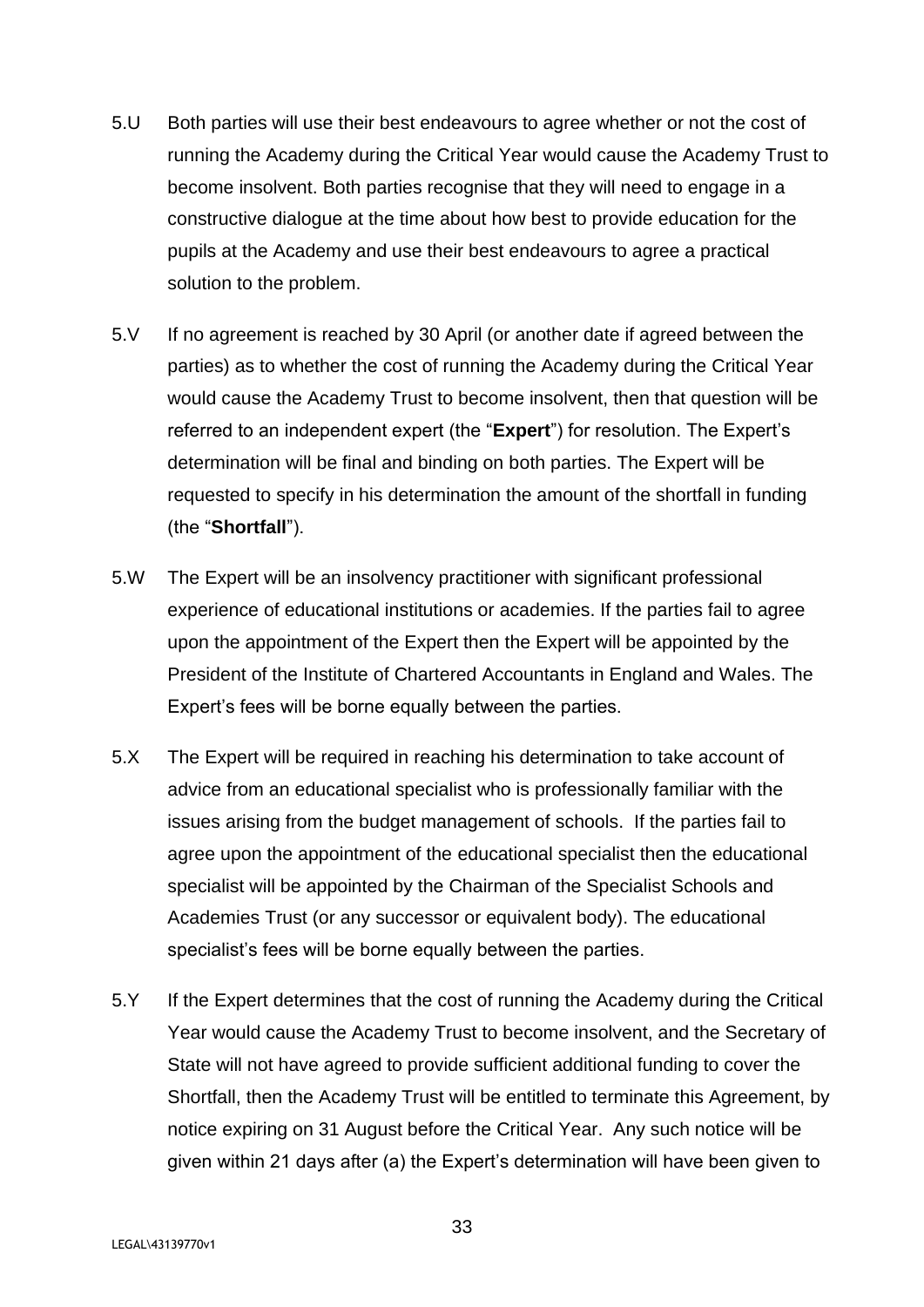the parties or (b), if later, the Secretary of State will have given written notice of his refusal to provide sufficient additional funding for the Academy to cover the **Shortfall** 

#### <span id="page-33-0"></span>**Effect of termination**

- 5.Z If this Agreement is terminated, the Academy will cease to be an Academy within the meaning of sections 1 and 1A of the Academies Act 2010.
- 5.AA Subject to clauses 5.BB and 5.CC, if the Secretary of State terminates this Agreement under clause 5.A, he will indemnify the Academy Trust. If the Secretary of State terminates this Agreement otherwise than under clause 5.A, he may at his discretion indemnify or compensate the Academy Trust.
- 5.BB The amount of any such indemnity or compensation will be determined by the Secretary of State, having regard to representations made to him by the Academy Trust, and will be paid as and when the Secretary of State considers appropriate.
- 5.CC The categories of expenditure incurred by the Academy Trust in consequence of termination, for which the Secretary of State may indemnify the Academy Trust under clauses 5.AA, may include:
	- a) staff compensation and redundancy payments;
	- b) compensation payments in respect of broken contracts;
	- c) expenses of disposing of assets or adapting them for other purposes;
	- d) legal and other professional fees; and
	- e) dissolution expenses.
- 5.DD If this Agreement is terminated, and the Academy Trust owns capital assets which have been partly or wholly funded by HM Government, the Academy Trust must, as soon as possible after the termination date:
	- a) transfer a proportion of those capital assets, equal to the proportion of the original financial contribution made by HM Government, to a nominee of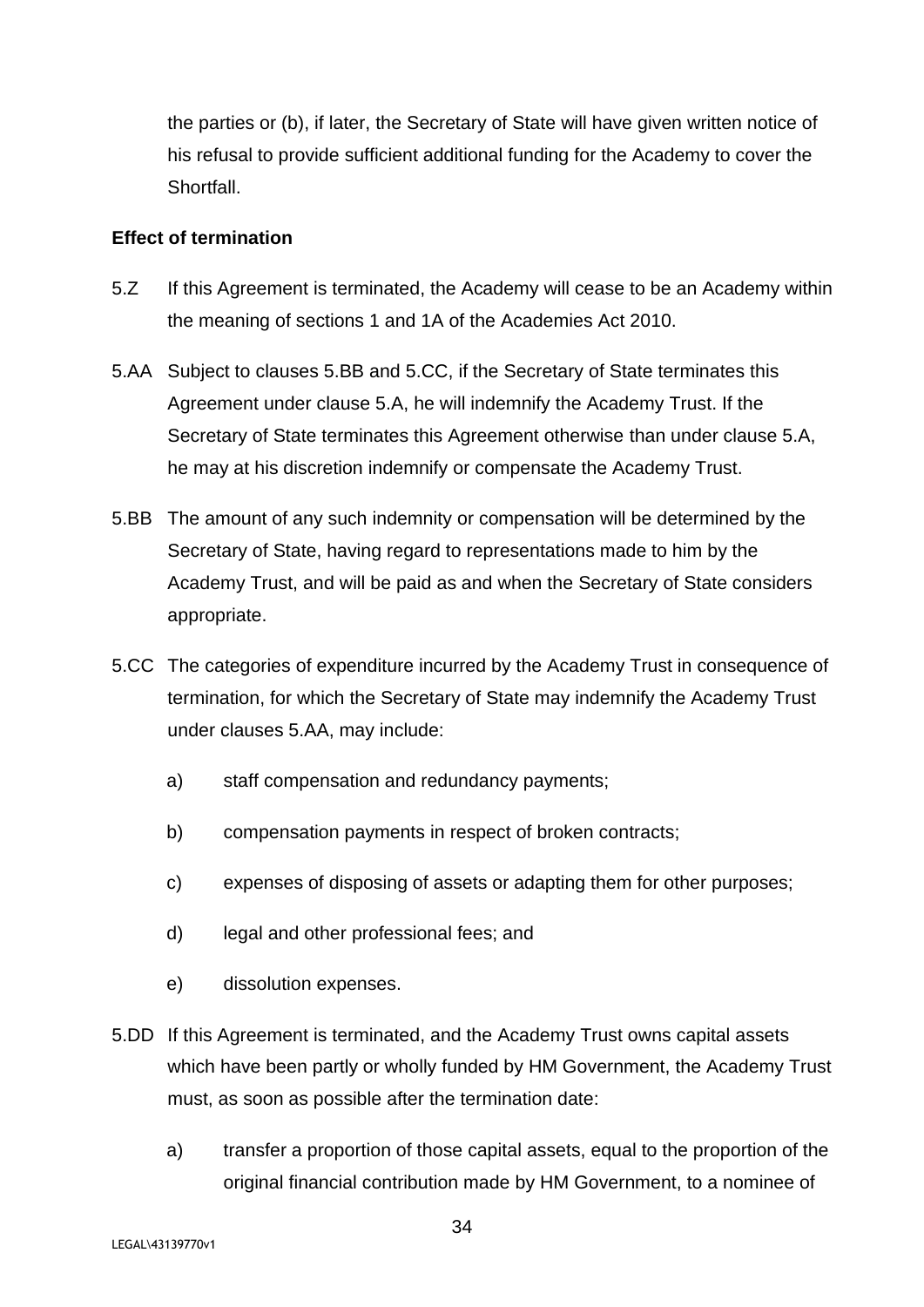the Secretary of State to use for educational purposes; or

- b) if the Secretary of State directs that a transfer under clause 5.DD(a) is not required, pay to the Secretary of State at the termination date (or, by agreement with the Secretary of State, at the date of their subsequent disposal) a sum equivalent to the proportion of the original financial contribution made by HM Government.
- 5.EE The Secretary of State may:
	- a) Waive all or part of the repayment due under sub-clause 5.DD(b) if the Academy Trust obtains his permission to invest the sale proceeds for its charitable purposes; or
	- b) direct the Academy Trust to pay all or part of the sale proceeds to the relevant LA.

# <span id="page-34-0"></span>**6. OTHER CONTRACTUAL ARRANGEMENTS**

#### <span id="page-34-1"></span>**Annexes**

6.A Any annexes to this Agreement form part of and are incorporated into this Agreement.

#### <span id="page-34-2"></span>**The Master Agreement**

6.B Except as expressly provided in this Agreement, all provisions of the Master Agreement have full force and effect.

#### <span id="page-34-3"></span>**General**

- 6.C The Academy Trust cannot assign this Agreement.
- 6.D Failure to exercise, or a delay in exercising, any right or remedy of the Secretary of State under this Agreement (including the right to terminate this Agreement), or a single or partial exercise of such a right or remedy, is not a waiver of, and does not prevent or restrict any initial or further exercise of, that or any other right or remedy.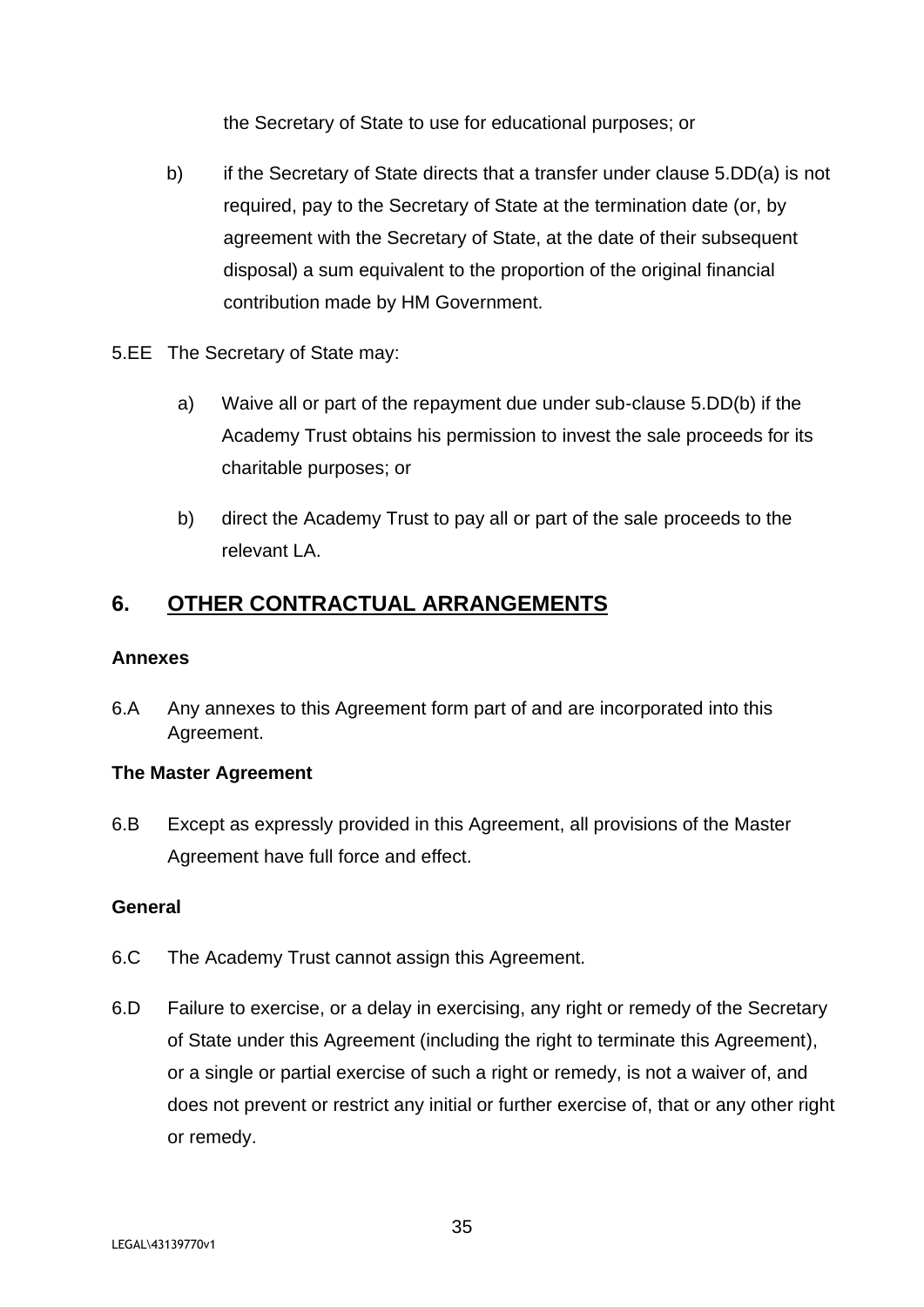- 6.E Termination of this Agreement will not affect the accrued rights, remedies, obligations or liabilities of the parties existing at termination.
- 6.F This Agreement may be executed in any number of counterparts, each of which when executed and delivered shall constitute a duplicate original, but all of which will together constitute the same agreement.
- 6.G This Agreement and any dispute or claim arising out of or in connection with it or its subject matter or formation (including non-contractual disputes or claims) shall be governed by and construed in accordance with the law of England and Wales, and submitted to the exclusive jurisdiction of the courts of England and Wales.

6.H Not Used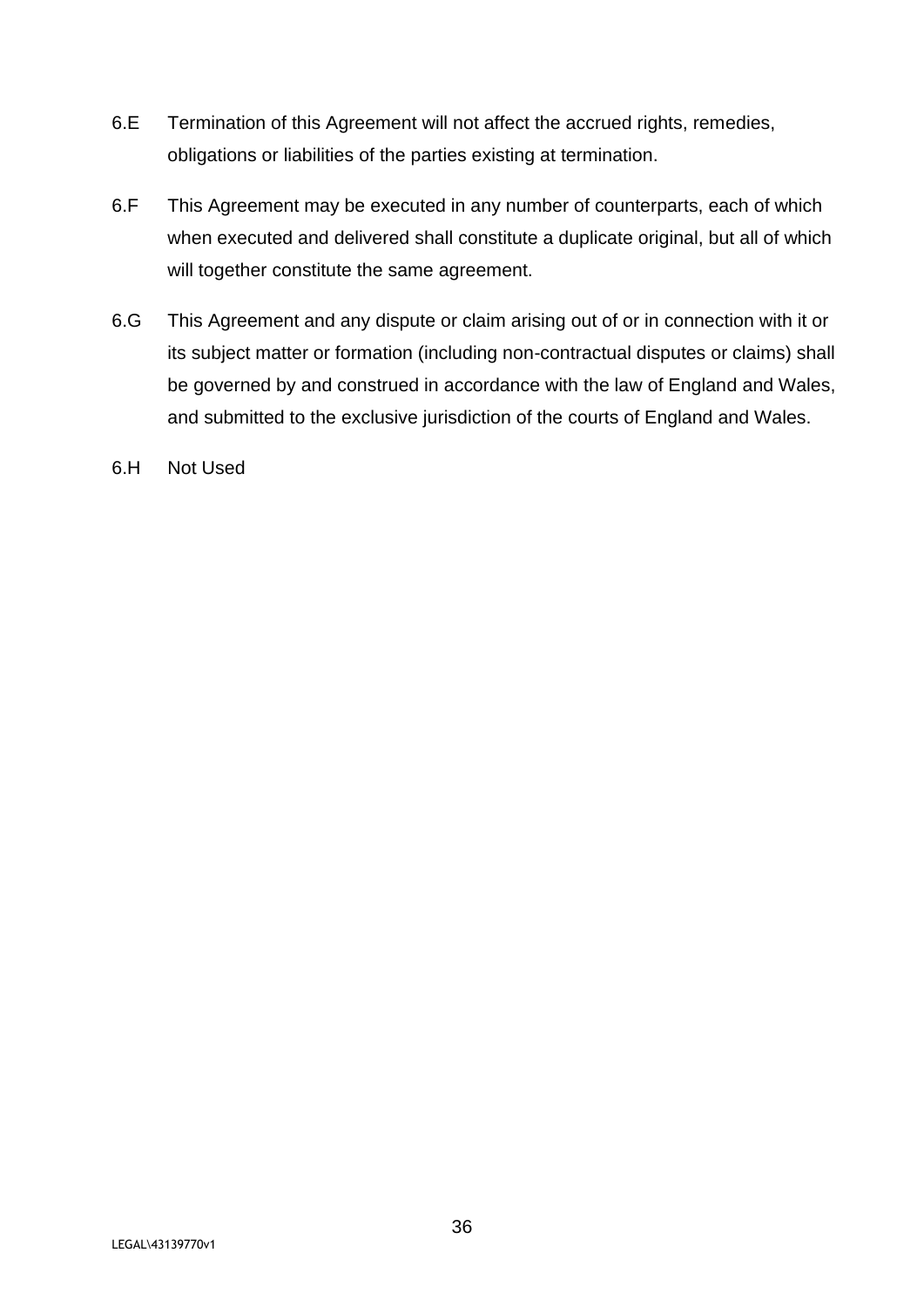Executed on behalf of the **Academy Trust** by: Alust Med Catterle and …Sharon Roscoe …………………….. …...Mick Cartledge….. **Director Director** or ……………………….. **Company Secretary** or ……………………….. **Witness** Name: Address:

The Corporate Seal of

#### **THE SECRETARY OF STATE FOR EDUCATION**

affixed to this deed is authenticated by:

…………………………………

**Duly Authorised**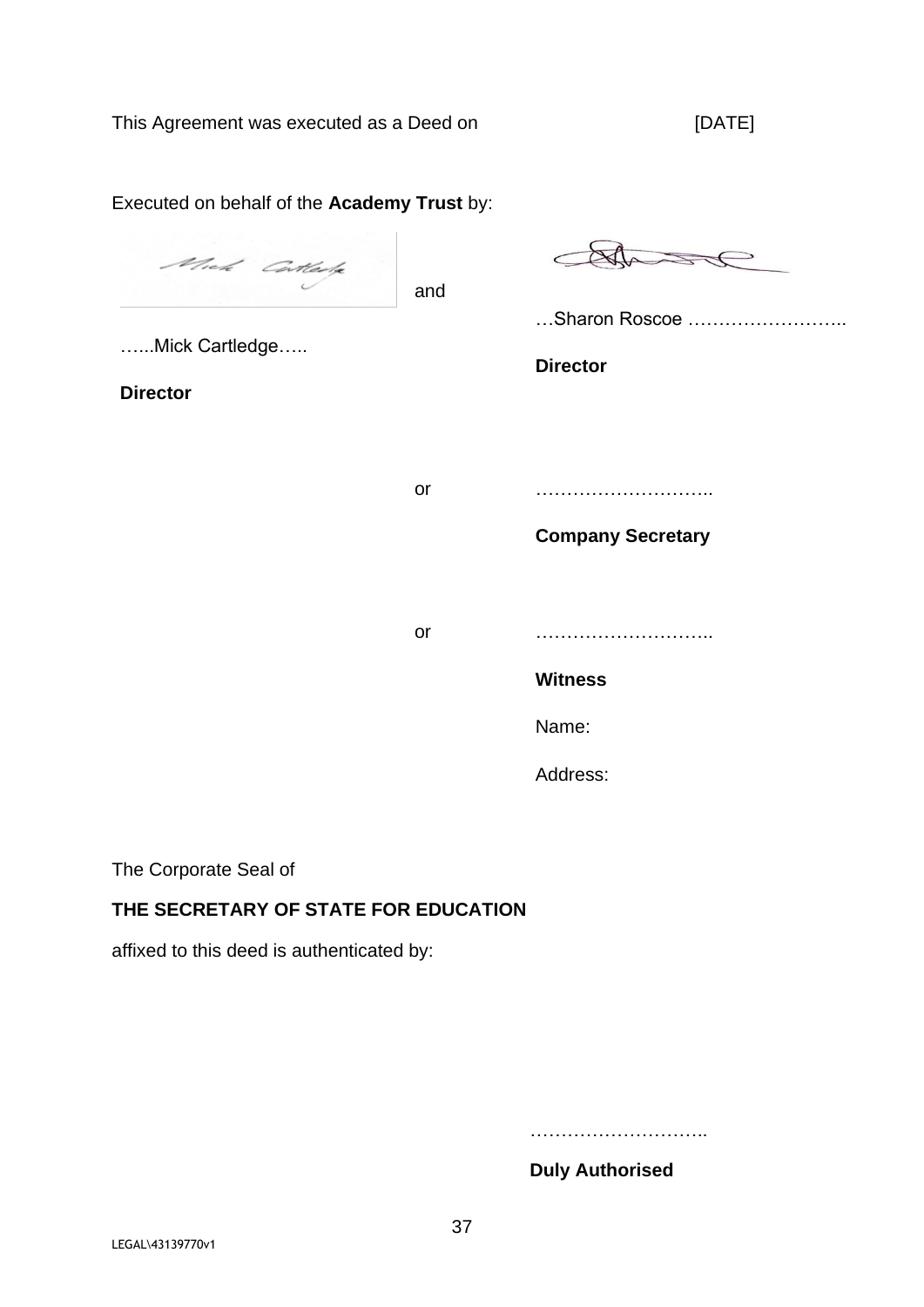# <span id="page-37-0"></span>**ANNEXES**

# <span id="page-37-1"></span>**7. ADMISSION OF CHILDREN AND YOUNG PEOPLE WITH EDUCATION, HEALTH AND CARE PLANS**

"**EHC plan**" means an Education, Health and Care plan made under section 37 of the Children and Families Act 2014.

7.A Except as set out in clause 8 below, the Children and Families Act 2014 imposes duties directly on Academies in respect of pupils with special educational needs, including the admission of pupils with EHC plans. If an Academy Trust considers that a LA should not have named the Academy in an EHC plan, it may ask the Secretary of State to determine whether the LA has acted unreasonably, and to make an order directing the LA to reconsider. The Academy Trust must admit the pupil if such a determination is pending. The Secretary of State's determination as to whether the LA acted unreasonably will be final, subject to any right of appeal which a parent of the pupil may have to the First Tier Tribunal (Special Educational Needs and Disability) or the Upper Tribunal Administrative Appeals Chamber.

# <span id="page-37-2"></span>**8. ADMISSION OF CHILDREN WITH A STATEMENT OF SPECIAL EDUCATIONAL NEEDS**

(Clauses 8.A-8.G only apply where the pupil has a statement of special educational needs (SEN) rather than an EHC plan and where they therefore continue to be subject to the relevant provisions of the Education Act 1996. EHC plans are replacing statements of SEN but although all statements of SEN should have been converted to an EHC plan by the 1 April 2018 this clause is retained to protect pupils who still have a statement of special education need after this date. The detail on the drafting of a statement below is retained to protect pupils in exceptional circumstances.)

"**Statement of SEN**" means a statement made under section 324 of the Education Act 1996.

- 8.A The Academy Trust must admit all children with a Statement of SEN naming the Academy.
- 8.B The Academy Trust must have regard to the Special Educational Needs Code of practice 2001 when dealing with statements of SEN.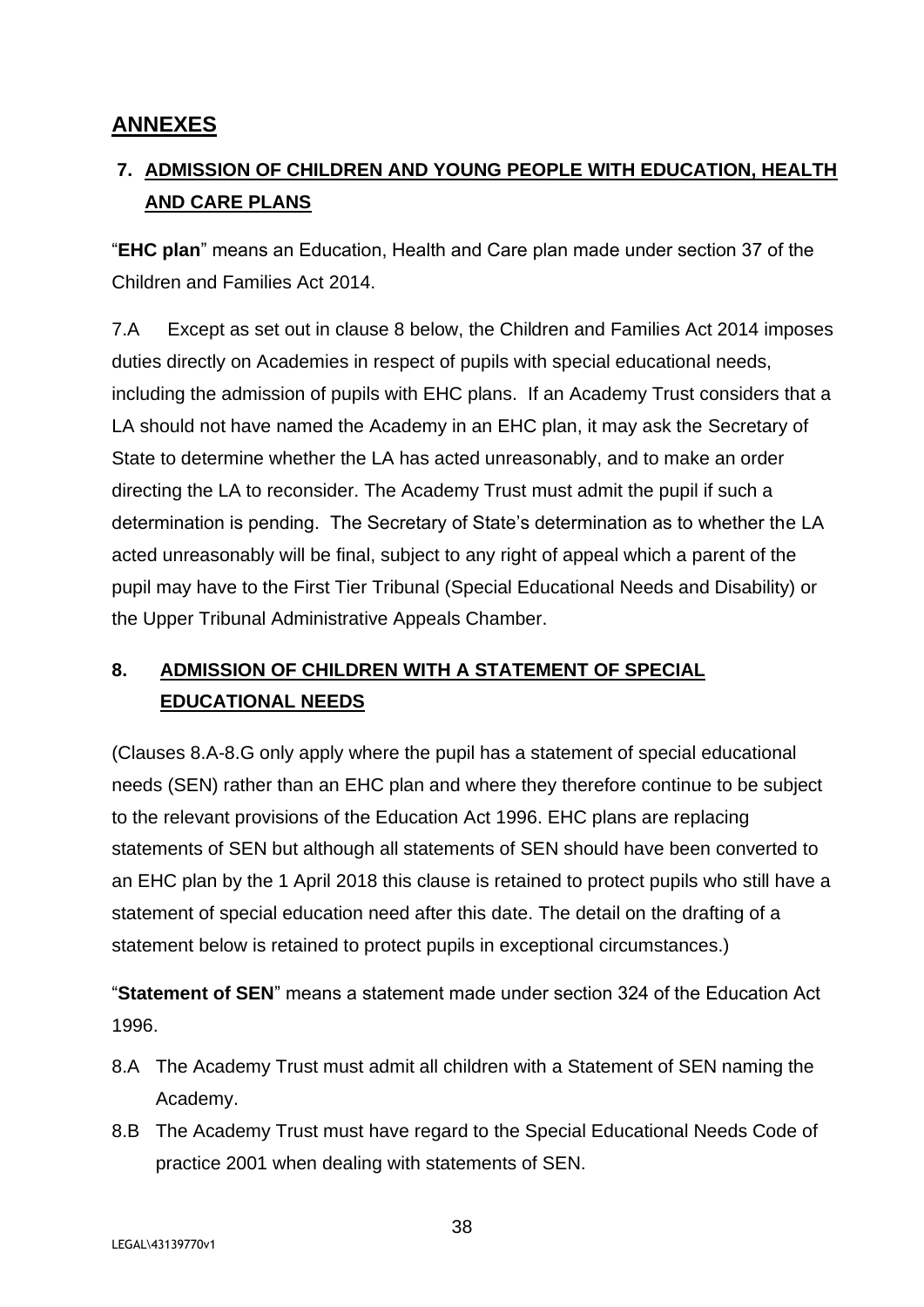- 8.C Where the LA sends the Academy Trust a draft statement with a proposal that the Academy is named in the final statement, the Academy Trust must respond within 15 working days unless the time period falls within a school holiday that is longer than two weeks in which case the Academy Trust should respond within 15 working days of the end of the school holiday.
- 8.D In its response the Academy Trust must either:
	- a. consent to being named in the final statement or
	- b. explain why it believes that admitting the child would be incompatible with the provision of efficient education for other children and the efficient use of resources, including why no reasonable steps could secure compatibility. In doing so the Academy Trust must have regard to the relevant legislation and Code of Practice. If the LA does not agree with the Academy Trust's response, and names the Academy in the child's Statement of SEN, the Academy Trust must admit the child to the school as specified in the statement or otherwise by the LA. The final decision as to whether to name the Academy falls to the LA.
- 8.E If the Academy Trust considers that the LA should not have named the Academy in the statement of SEN, it may ask the Secretary of State to determine whether the LA has acted unreasonably, and to make an order directing the LA to reconsider. The Academy Trust must admit the pupil if such a determination is pending. The Secretary of State's determination will be final, subject only to any right of appeal which a parent of the child may have to the First-tier Tribunal (Special Educational Needs and Disability) or the Upper Tribunal Administrative Appeals Chamber.
- 8.F If a parent of a child for whom the LA maintains a statement appeals to the Firsttier Tribunal (Special Educational Needs and Disability) or the Upper Tribunal Administrative Appeals Chamber, either for or against the naming of the Academy in the child's statement, then the Tribunal's decision will be binding, even if it is different from that of the Secretary of State.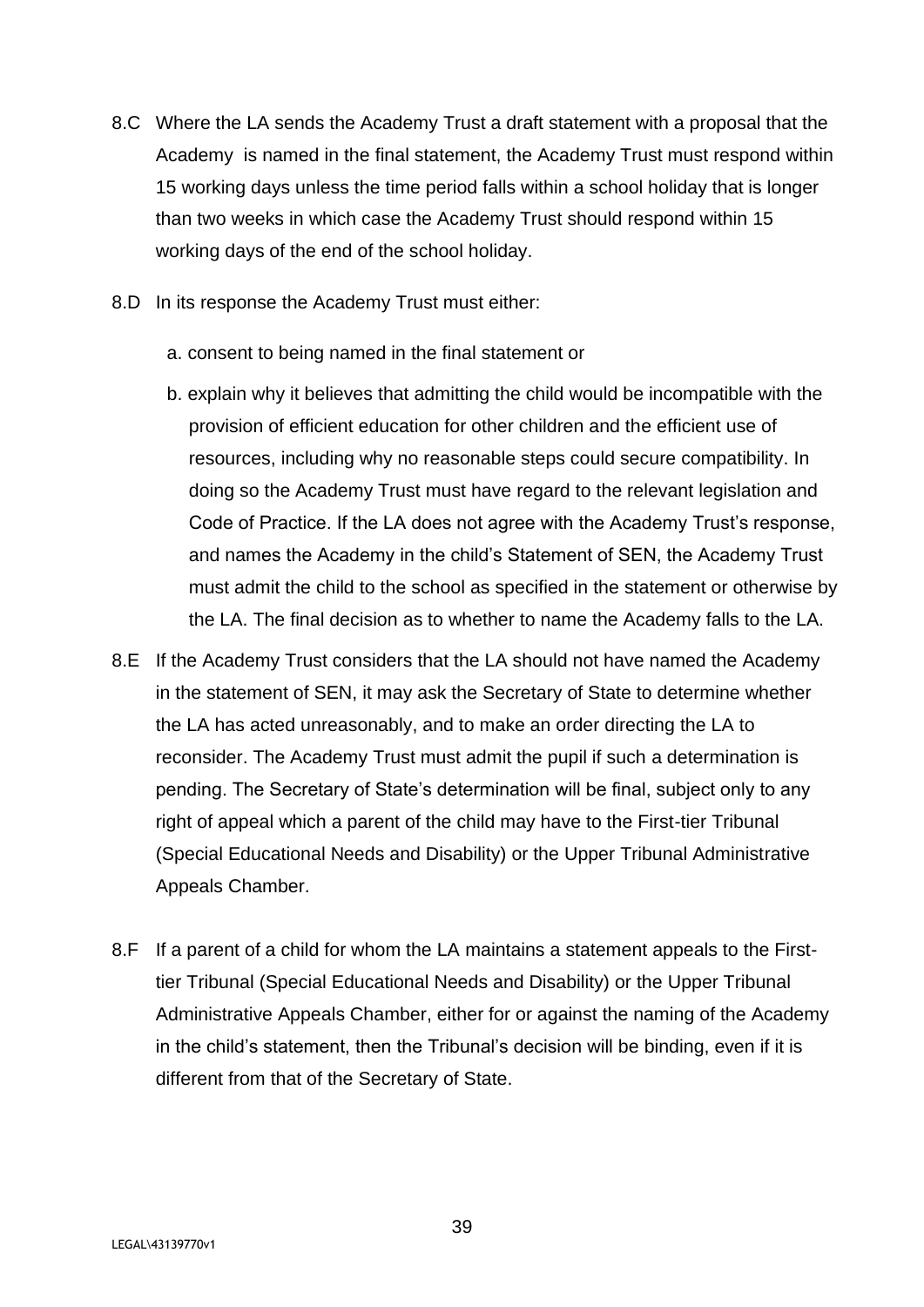- 8.G Where it has been finally determined that the Academy be named in a child's Statement of SEN, the Academy Trust must admit the child to the Academy, notwithstanding any other admissions requirements in this Agreement.
- 8.H Clauses 8.A to 8.G only apply insofar as the relevant provisions of the Children and Families Act 2014 relating to SEN and disability do not apply to Academies and Free Schools.